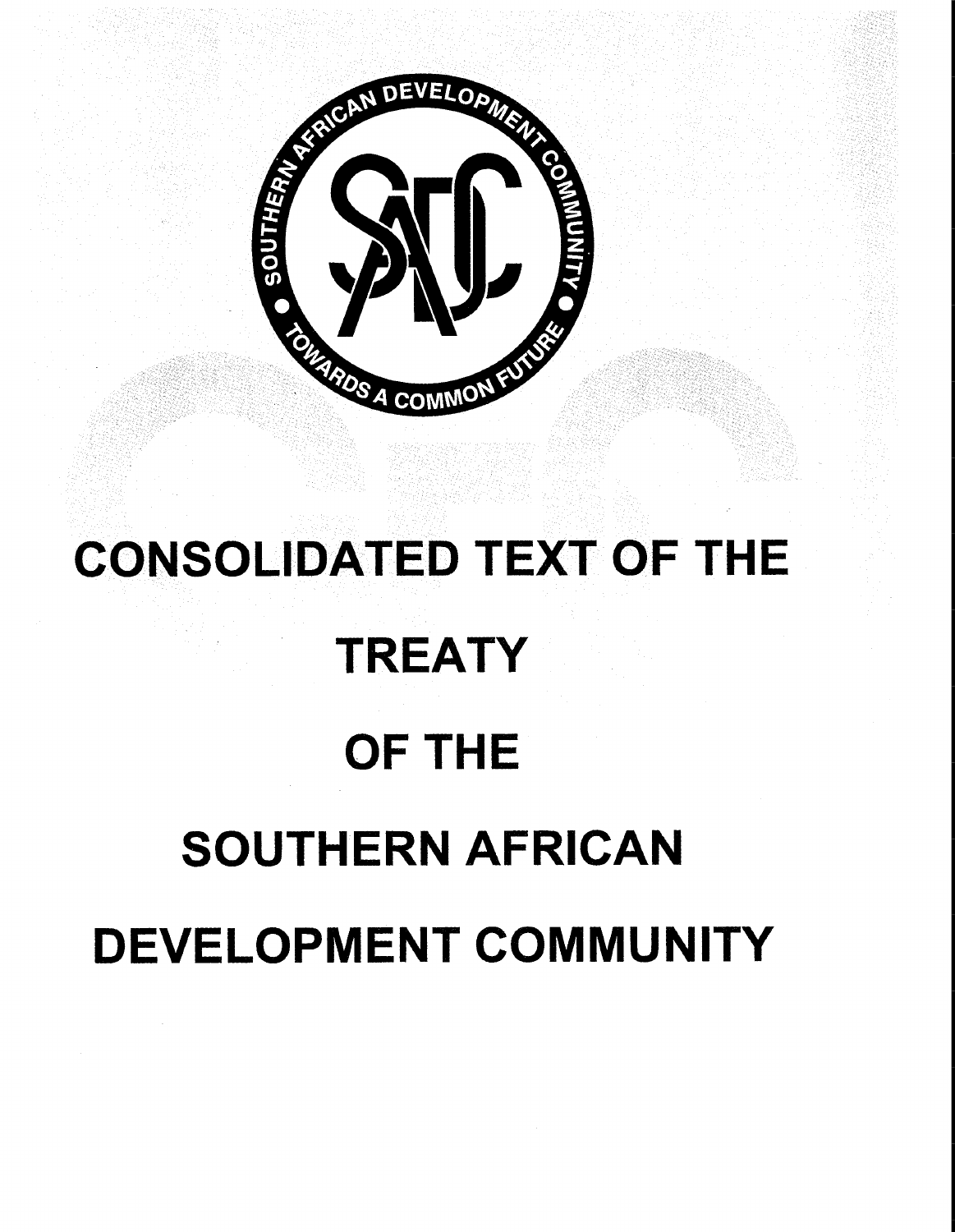#### **The Consolidated Treaty**

The Consolidated Treaty of the Southern African Development Community is a consolidation of the following texts:

- The Treaty of the Southern African Development Community, 1992
- The Agreement Amending the Treaty, 2001
- The Agreement Amending Article 22 of the Treaty, 2007
- The Agreement Amending the Treaty, 2008
- The Agreement Amending Article 10A of the Treaty, 2009 and
- The Agreement Amending Articles 10 and 14 of the Treaty, 2009

This edition of the Consolidated text of the Treaty replaces the 2011 edition.

Done by the Legal Affairs Unit of the Secretariat.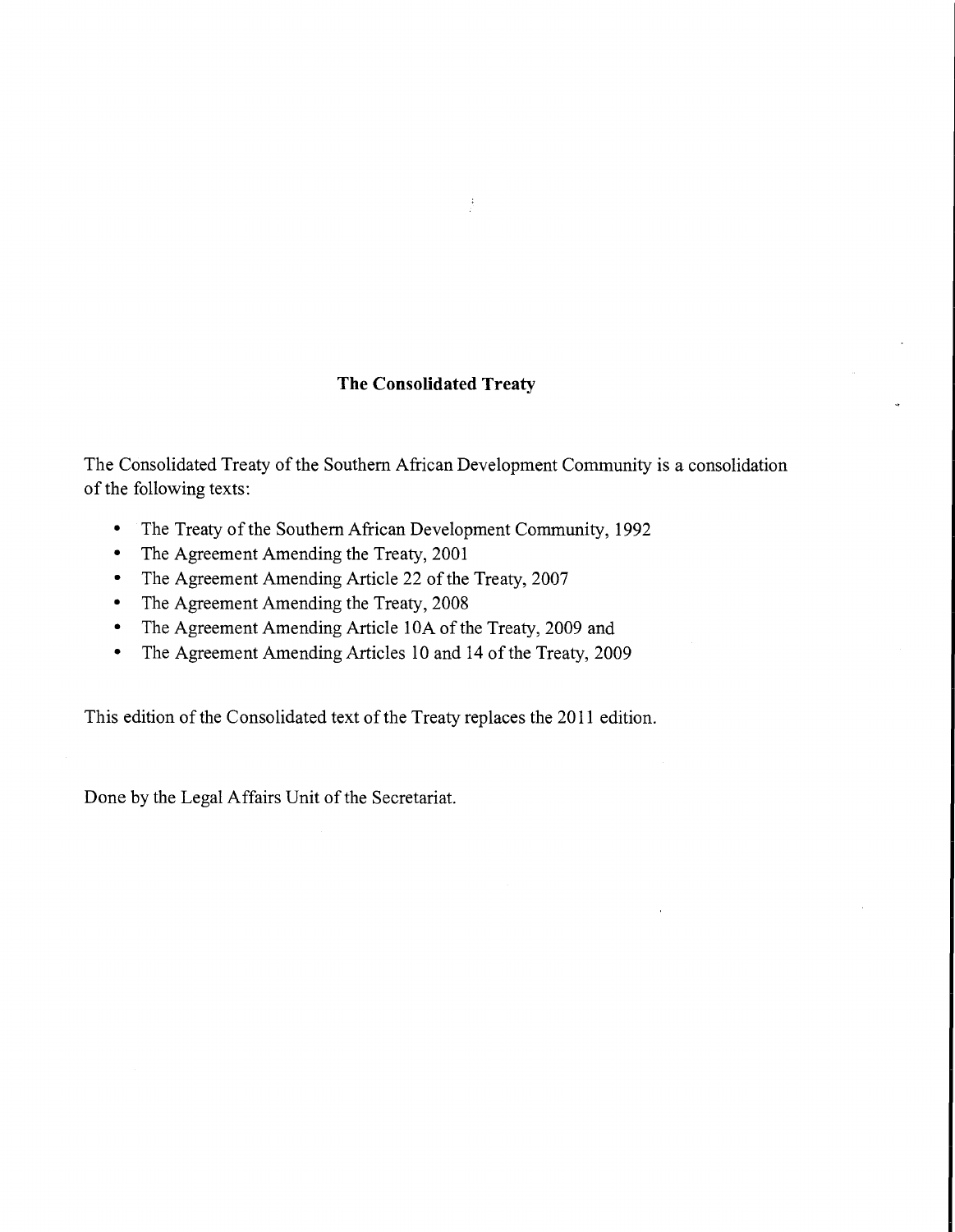#### **SOUTHERN AFRICAN DEVELOPMENT COMMUNITY**

# TABLE OF CONTENTS

| CHAPTER THREE: PRINCIPLES, OBJECTIVES, SADC COMMON AGENDA AND GENERAL |
|-----------------------------------------------------------------------|
|                                                                       |
|                                                                       |
|                                                                       |
|                                                                       |
|                                                                       |
| ARTICLE 10A ORGAN ON POLITICS, DEFENCE AND SECURITY CO-OPERATION 10   |
|                                                                       |
|                                                                       |
|                                                                       |
|                                                                       |
|                                                                       |
|                                                                       |
|                                                                       |
| <b>CHAPTER EIGHT: RELATIONS WITH OTHER STATES, REGIONAL AND</b>       |
|                                                                       |
|                                                                       |
|                                                                       |
|                                                                       |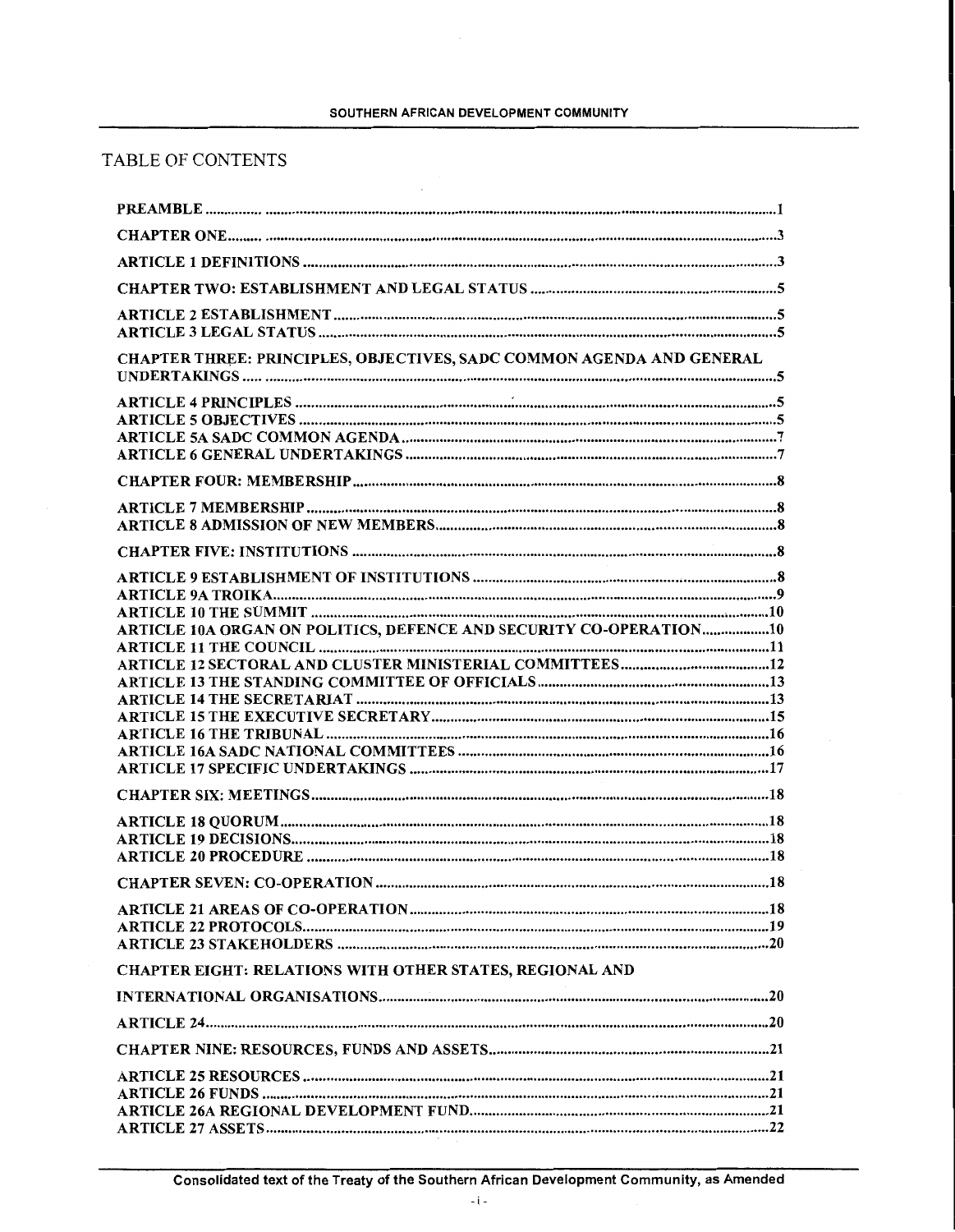#### **SOUTHERN AFRICAN DEVELOPMENT COMMUNITY**

| CHAPTER SIXTEEN: SAVING PROVISIONS AND TRANSITIONAL PROVISIONS 26       |
|-------------------------------------------------------------------------|
|                                                                         |
| CHAPTER SEVENTEEN: SIGNATURE, RATIFICATION, ENTRY INTO FORCE, ACCESSION |
|                                                                         |
|                                                                         |
|                                                                         |
|                                                                         |
|                                                                         |
| CHAPTER EIGHTEEN: TERMINATION OF THE MEMORANDUM OF UNDERSTANDING27      |
|                                                                         |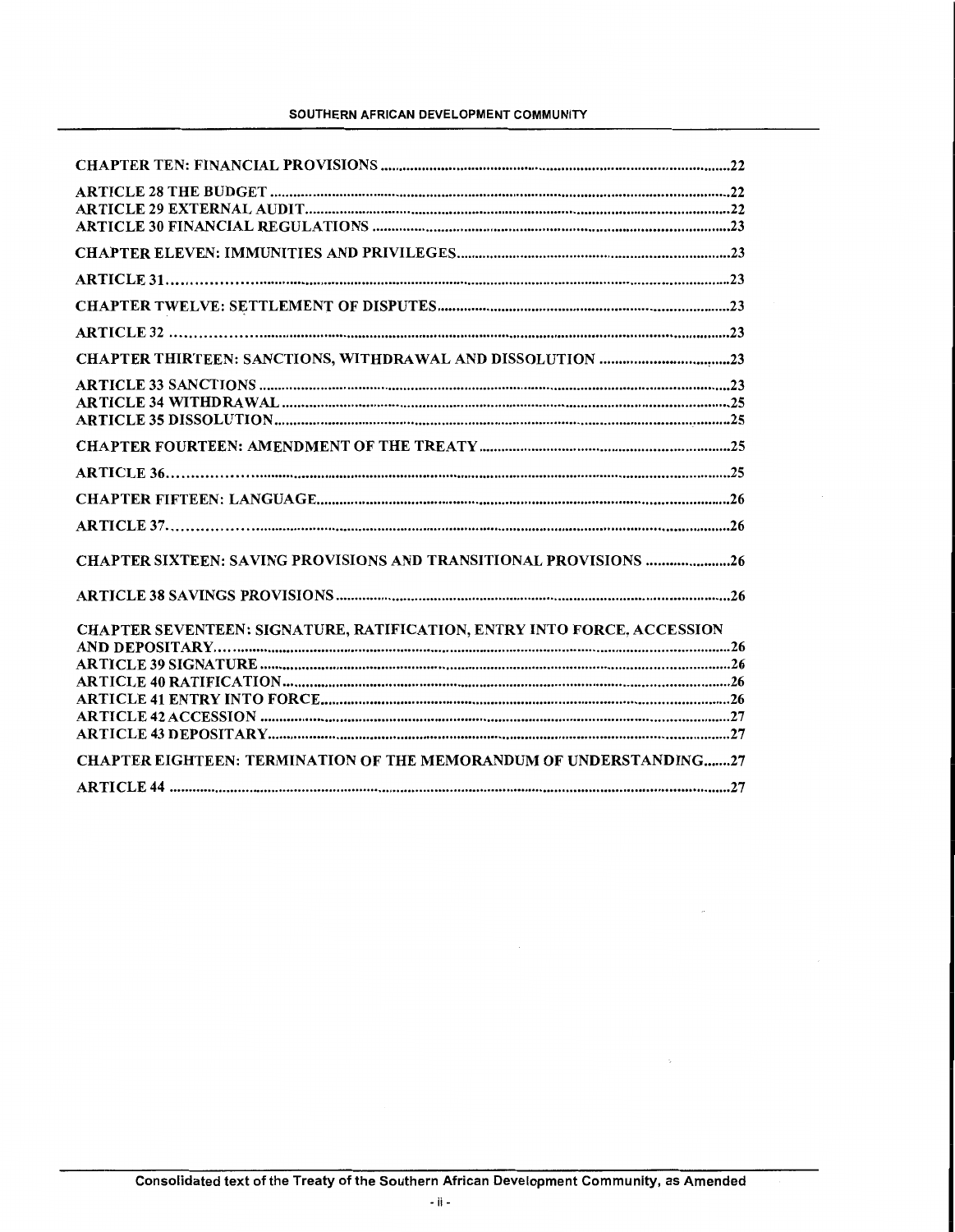#### **PREAMBLE**

WE, the Heads of State or Government of:

The Republic of Angola

The Republic of Botswana

The Democratic Republic of Congo

The Kingdom of Lesotho

The Republic of Madagascar

The Republic of Malawi

The Republic of Mauritius

The Republic of Mozambique

The Republic of Namibia

The Republic of Seychelles

The Republic of South Africa

The Kingdom of Swaziland

The United Republic of Tanzania

The Republic of Zambia

The Republic of Zimbabwe

**HAVING REGARD** to the objectives set forth in "Southern Africa: Toward Economic Liberation - A Declaration by the Governments of Independent States of Southern Africa, made at Lusaka, on the 1<sup>st</sup> April, 1980";

**IN PURSUANCE** of the principles of "Towards a Southern African Development Community - A Declaration made by the Heads of State or Government of Southern Africa at Windhoek, in August, 1992," which affirms our commitment to establish a Development Community in the Region;

**DETERMINED** to ensure, through common action, the progress and well-being of the people of Southern Africa;

CONSCIOUS of our duty to promote the interdependence and integration of our national economies for the harmonious, balanced and equitable development of the Region;

**CONVINCED** of the need to mobilise our own and international resources to promote the implementation of national, interstate and regional policies, programmes and projects within the framework for economic integration;

**DEDICATED** to secure, by concerted action, international understanding, support and co-operation;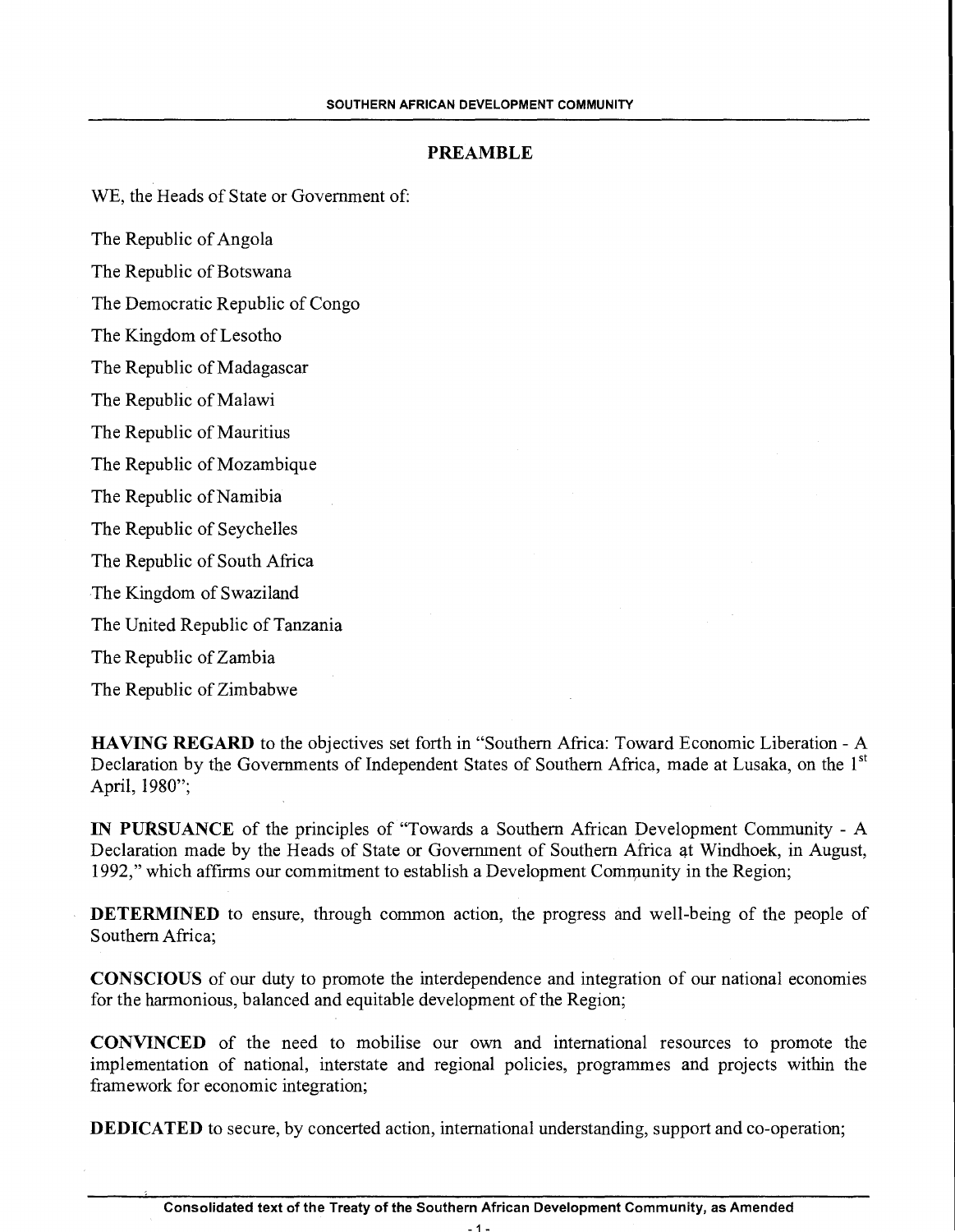MINDFUL of the need to involve the people of the Region centrally in the process of development and integration, particularly through the guarantee of democratic rights, observance of human rights and the rule of law;

RECOGNISING that, in an increasingly interdependent world, mutual understanding, good neighbourliness, and meaningful co-operation among the countries of the Region are indispensable to the realisation of these ideals;

DETERMINED to alleviate poverty, with the ultimate objective of its eradication, through deeper regional integration and sustainable economic growth and development;

FURTHER DETERMINED to meet the challenges of globalization;

TAKING INTO ACCOUNT the Lagos Plan of Action and the Final Act of Lagos of April 1980, the Treaty establishing the African Economic Community and the Constitutive Act of the African Union;

BEARING IN MIND the principles of international law governing relations between States;

Have decided to establish an international organisation to be known as the Southern African Development Community (SADC), and hereby agree as follows: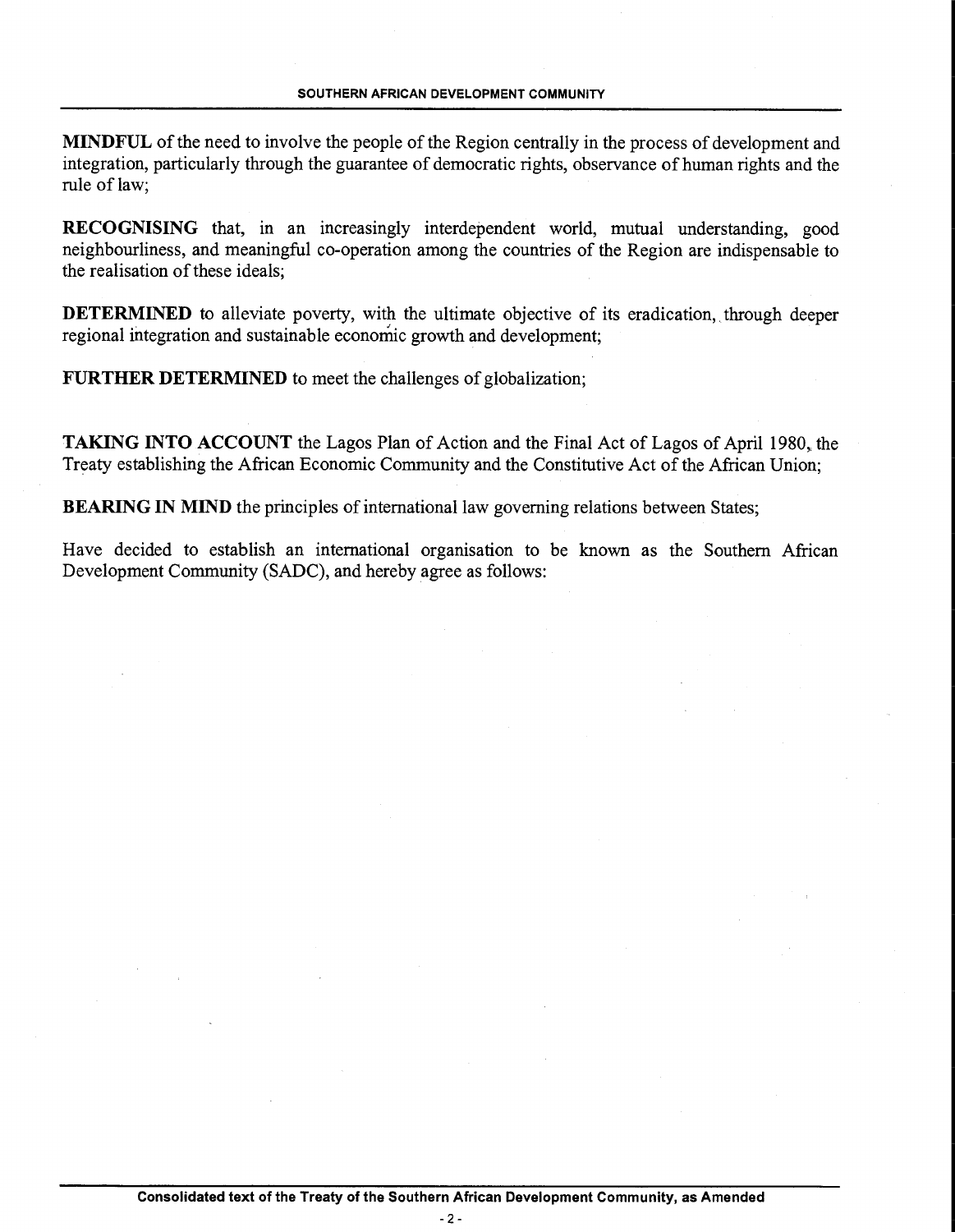# **CHAPTER ONE DEFINITIONS**

# ARTICLE 1 **DEFINITIONS**

 $\mathbb{R}^3$ 

In this Treaty, unless the context otherwise requires:

| "Community"                                               | means the organisation for economic integration<br>established by Article 2 of this Treaty;                                                                         |
|-----------------------------------------------------------|---------------------------------------------------------------------------------------------------------------------------------------------------------------------|
| "Council"                                                 | means the Council of Ministers of SADC established by<br>Article 9 of this Treaty;                                                                                  |
| "Executive Secretary"                                     | means the Chief Executive Officer of SADC appointed<br>under Article 10 (7) of this Treaty;                                                                         |
| "Funds"                                                   | means resources available at any given time for<br>application to programmes, projects and activities of<br>SADC as provided by Article 26 of this Treaty;          |
| "High Contracting Parties"                                | means States, herein represented by Heads of State or<br>Government or their duly authorised representatives for<br>purposes of the establishment of the Community; |
| "Member State"                                            | means a member of SADC;                                                                                                                                             |
| "Organ"                                                   | means the Organ on Politics, Defence and Security Co-<br>operation established by Article 9 of this Treaty;                                                         |
| "Protocol"                                                | means an instrument of implementation of this Treaty<br>and includes any amendment thereto;                                                                         |
| "Region"                                                  | means the geographical area of the Member States of<br>SADC;                                                                                                        |
| "Regional Development Fund"                               | means the Regional Development Fund established by<br>Article 26A of this Treaty;                                                                                   |
| "Regional<br>Indicative<br>Strategic<br>Development Plan" | means a plan, based on the strategic priorities and SADC<br>Common Agenda, designed to provide strategic direction<br>with respect to SADC projects and activities; |
| "SADC"                                                    | means the Southern African Development Community;                                                                                                                   |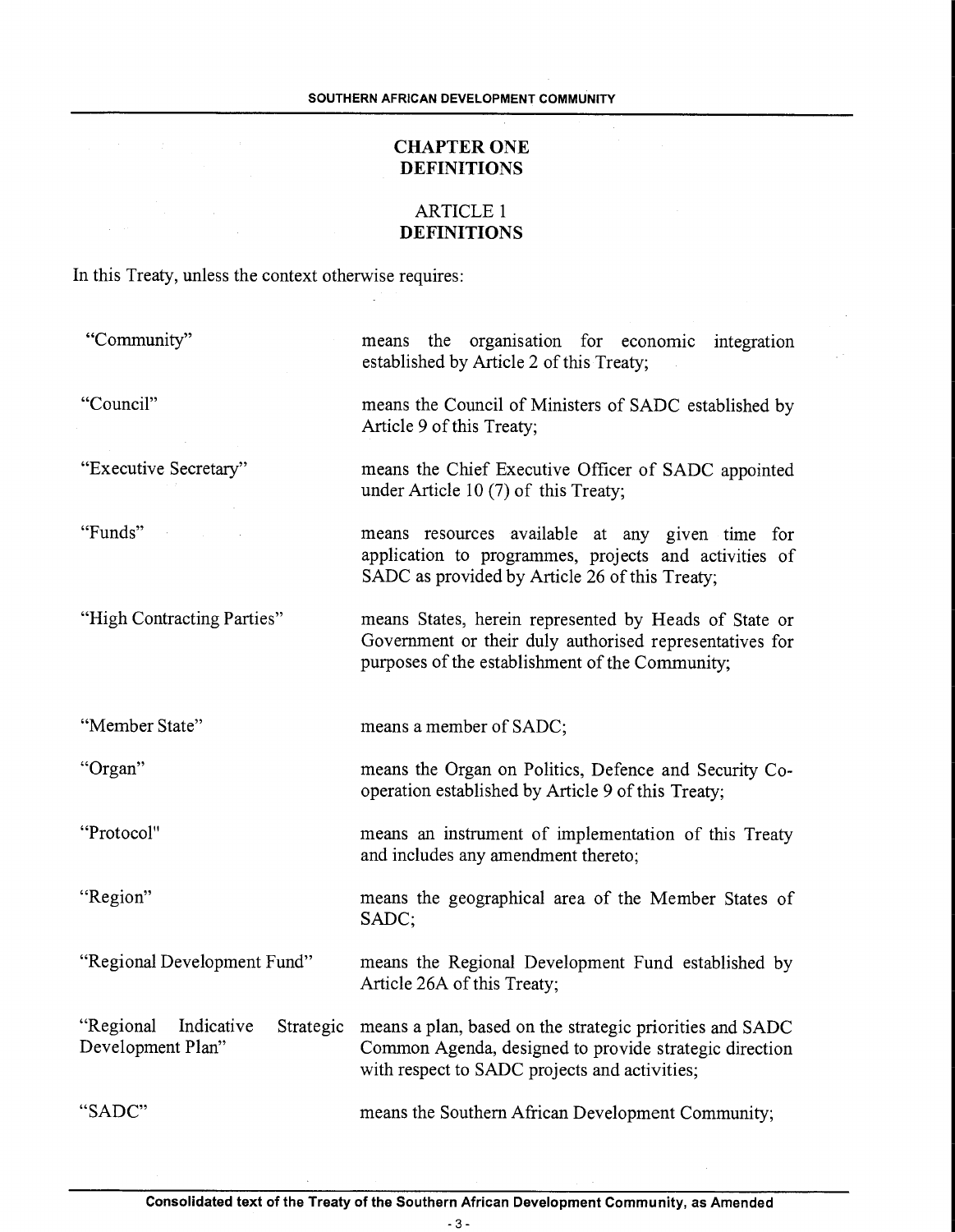| "SADC Common Agenda"                             | means the set of fundamental principles and values,<br>referred to in Article 5A of this Treaty, that will guide<br>the integration agenda of SADC; |
|--------------------------------------------------|-----------------------------------------------------------------------------------------------------------------------------------------------------|
| "SADC National Committee"                        | means a SADC National Committee established by<br>Article 9 of this Treaty;                                                                         |
| "Secretariat"                                    | means the Secretariat of SADC established by Article 9<br>of this Treaty;                                                                           |
| "Sectoral and Cluster Ministerial<br>Committees" | means the Sectoral and Cluster Ministerial Committees<br>established by Article 9 of this Treaty;                                                   |
| "Sectoral Committee"                             | means a committee referred to in Article 38 of this<br>Treaty;                                                                                      |
| "Sector Coordinating Unit"                       | means a unit referred to in Article 38 of this Treaty;                                                                                              |
| "Standing Committee"                             | means a Standing Committee of Officials established by<br>Article 9 of this Treaty;                                                                 |
| "Summit"                                         | means the Summit of the Heads of State or Government<br>of SADC established by Article 9 of this Treaty;                                            |
| "Treaty"                                         | means this Treaty establishing SADC and includes any<br>amendment hereto;                                                                           |
| "Tribunal"                                       | means the Tribunal of the Community established by<br>Article 9 of this Treaty;                                                                     |
| "Troika"                                         | means the system referred to in Article 9A of this Treaty.                                                                                          |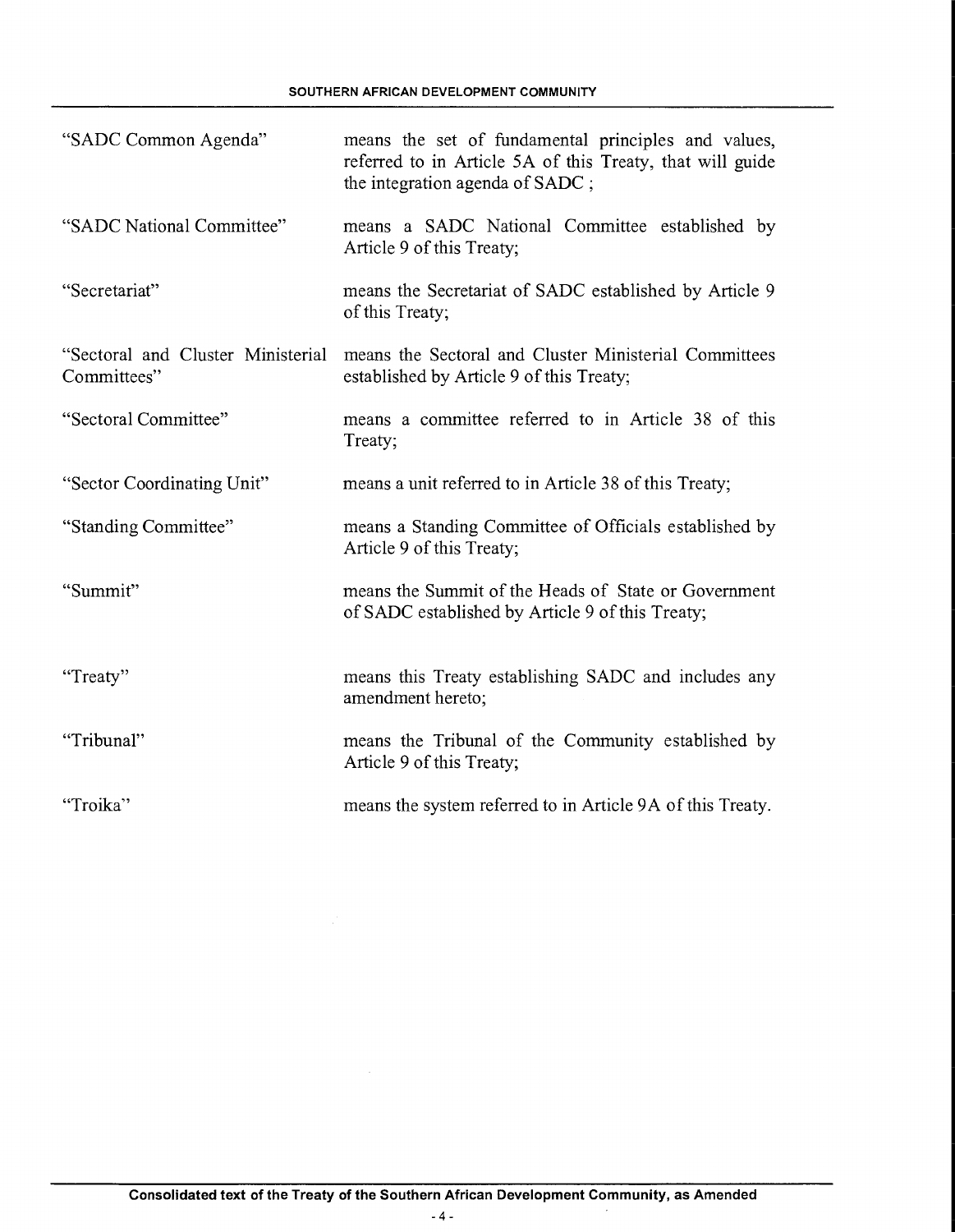# **CHAP TER TWO ESTABLISHMENT AND LEGAL STATUS**

# ARTICLE 2 **ESTABLISHMENT**

- 1. By this Treaty, the High Contracting Parties establish the Southern African Development Community (hereinafter referred to as "SADC").
- 2. The Headquarters of SADC shall be at Gaborone, Republic of Botswana.

# ARTICLE 3 **LEGAL STATUS**

- 1. SADC shall be an international organisation, and shall have legal personality with capacity and power to enter into contract, acquire, own or dispose of movable or immovable property and to sue and be sued.
- 2. In the territory of each Member State, SADC shall, pursuant to paragraph 1 of this Article, have such legal capacity as is necessary for the proper exercise of its functions.

# **CHAPTER THREE PRINCIPLES, OBJECTIVES, SADC COMMON AGENDA AND GENERAL UNDERTAKINGS**

# ARTICLE 4 **PRINCIPLES**

SADC and its Member States shall act in accordance with the following principles:

- (a) sovereign equality of all Member States;
- (b) solidarity, peace and security;
- (c) human rights, democracy and the rule of law;
- (d) equity, balance and mutual benefit; and
- (e) peaceful settlement of disputes.

# ARTICLE 5 **OBJECTIVES**

1. The objectives of SADC shall be to: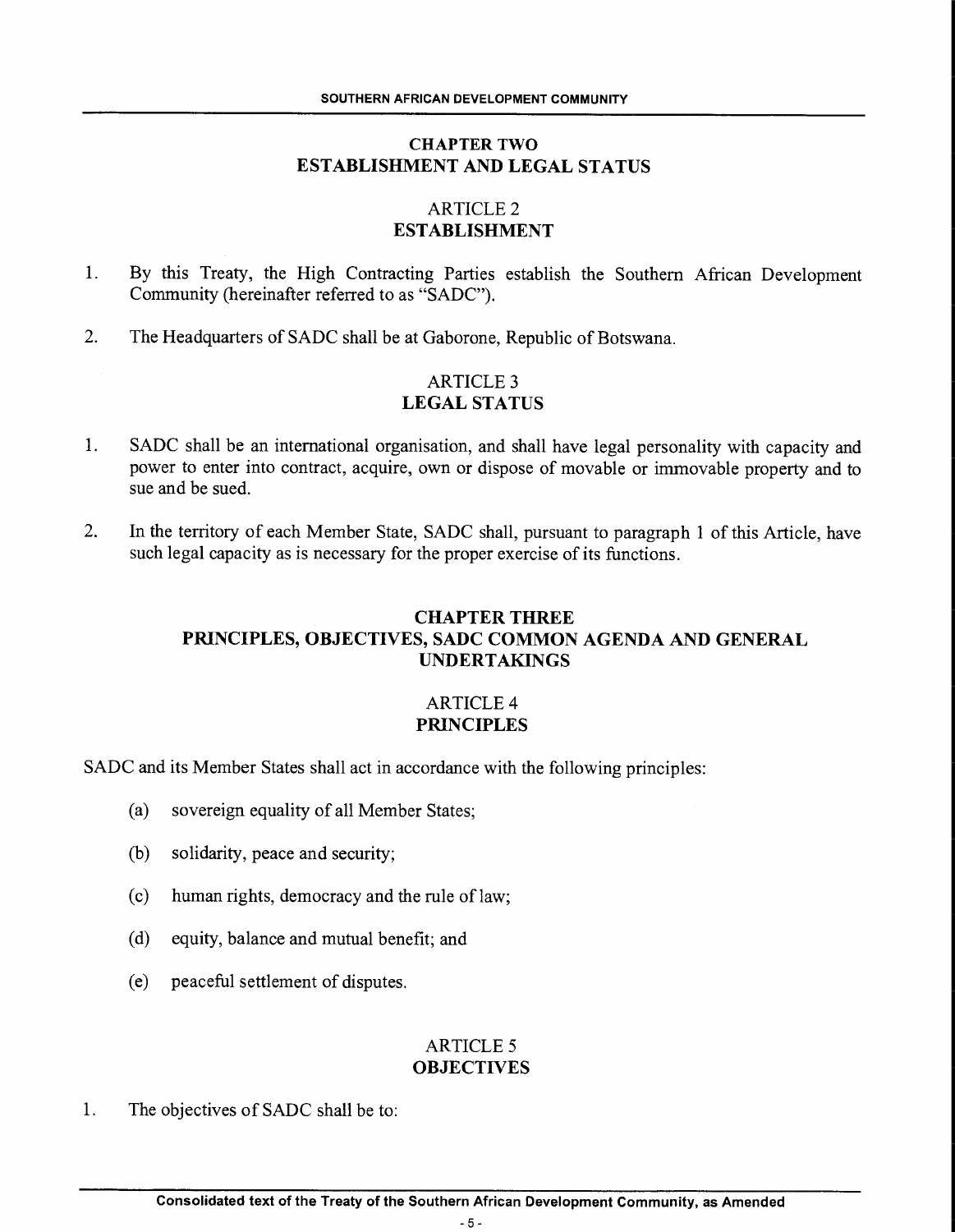- (a) promote sustainable and equitable economic growth and socio-economic development that will ensure poverty alleviation with the ultimate objective of its eradication, enhance the standard and quality of life of the people of Southern Africa and support the socially disadvantaged through regional integration;
- (b) promote common political values, systems and other shared values which are transmitted through institutions which are democratic, legitimate and effective;
- (c) consolidate, defend and maintain democracy, peace, security and stability;
- (d) promote self-sustaining development on the basis of collective self-reliance, and the interdependence of Member States;
- (e) achieve complementarity between national and regional strategies and programmes;
- (f) promote and maximise productive employment and utilisation of resources of the Region;
- (g) achieve sustainable utilisation of natural resources and effective protection of the environment;
- (h) strengthen and consolidate the long standing historical, social and cultural affinities and links among the people of the Region;
- (i) combat HIV/AIDS or other deadly and communicable diseases;
- (j) ensure that poverty eradication is addressed in all SADC activities and programmes; and
- (k) mainstream gender in the process of community building.
- 2. In order to achieve the objectives set out in paragraph 1 of this Article, SADC shall:
	- (a) harmonise political and socio-economic policies and plans of Member States;
	- (b) encourage the people of the Region and their institutions to take initiatives to develop economic, social and cultural ties across the Region, and to participate fully in the implementation of the programmes and projects of SADC;
	- (c) create appropriate institutions and mechanisms for the mobilisation of requisite resources for the implementation of programmes and operations of SADC and its institutions;
	- (d) develop policies aimed at the progressive elimination of obstacles to the free movement of capital and labour, goods and services, and of the people of the Region generally, among Member States;
	- (e) promote the development of human resources;
	- (f) promote the development, transfer and mastery of technology;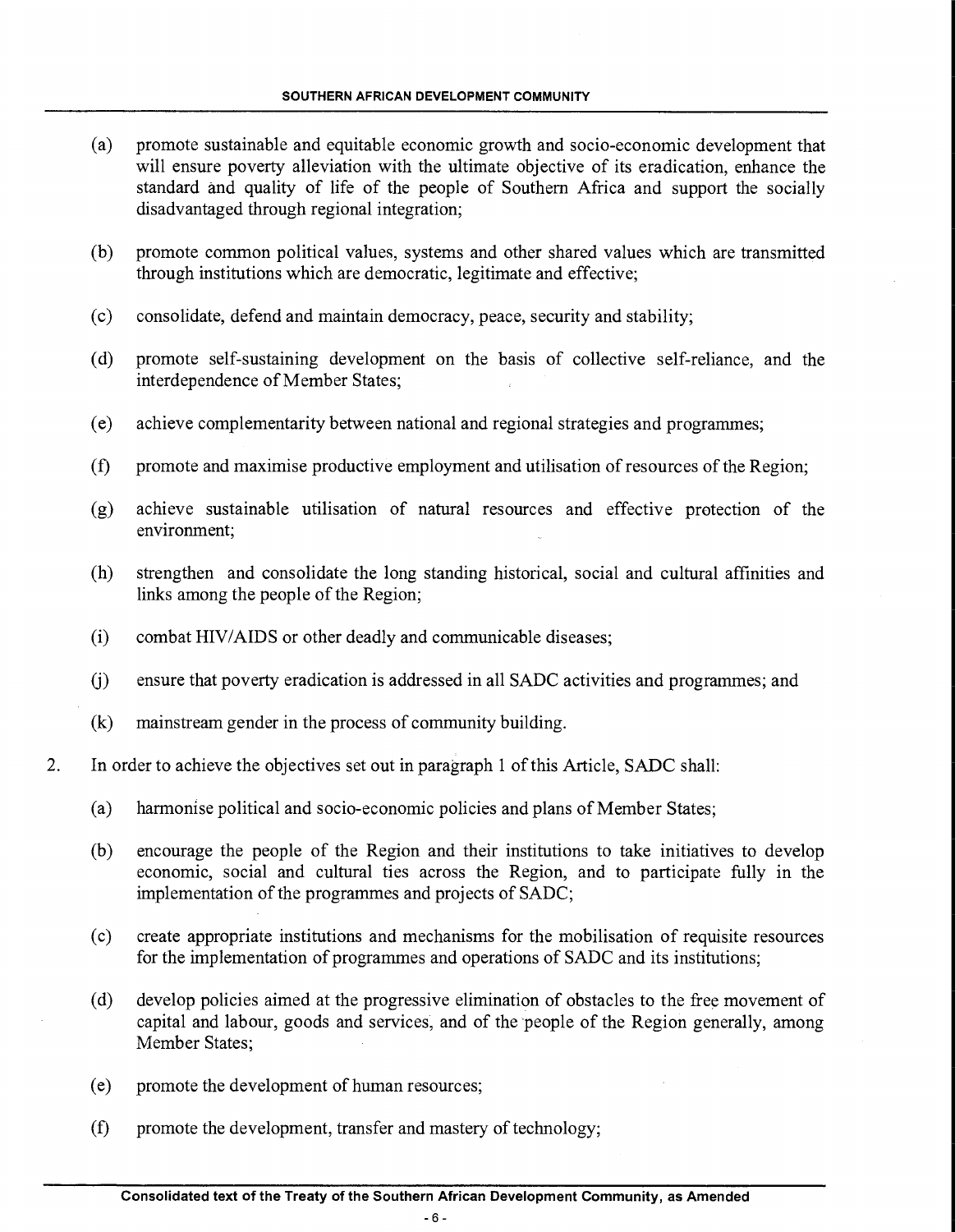- (g) improve economic management and performance through regional co-operation;
- (h) promote the coordination and harmonisation of the international relations of Member States;
- (i) secure international understanding, co-operation and support, and mobilise the inflow of public and private resources into the Region; and
- (j) develop such other activities as Member States may decide in furtherance of the objectives of this Treaty.

#### ARTICLE 5A **SADC COMMON AGENDA**

- 1. The SADC Common Agenda shall be as reflected in Article 5 of this Treaty.
- 2. Without prejudice to paragraph 1 of this Article, the Council shall develop and implement the SADC Common Agenda.

#### ARTICLE 6 **GENERAL UNDERTAKINGS**

- 1. Member States undertake to adopt adequate measures to promote the achievement of the objectives of SADC, and shall refrain from taking any measure likely to jeopardise the sustenance of its principles, the achievement of its objectives and the implementation of the provisions of this Treaty.
- 2. SADC and Member States shall not discriminate against any person on grounds of gender, religion, political views, race, ethnic origin, culture, ill health, disability, or such other ground as may be determined by the Summit.
- 3. SADC shall not discriminate against any Member State.
- 4. Member States shall take all steps necessary to ensure the uniform application of this Treaty.
- 5. Member States shall take all necessary steps to accord this Treaty the force of national law.
- 6. Member States shall co-operate with and assist institutions of SADC in the performance of their duties.

- 7 -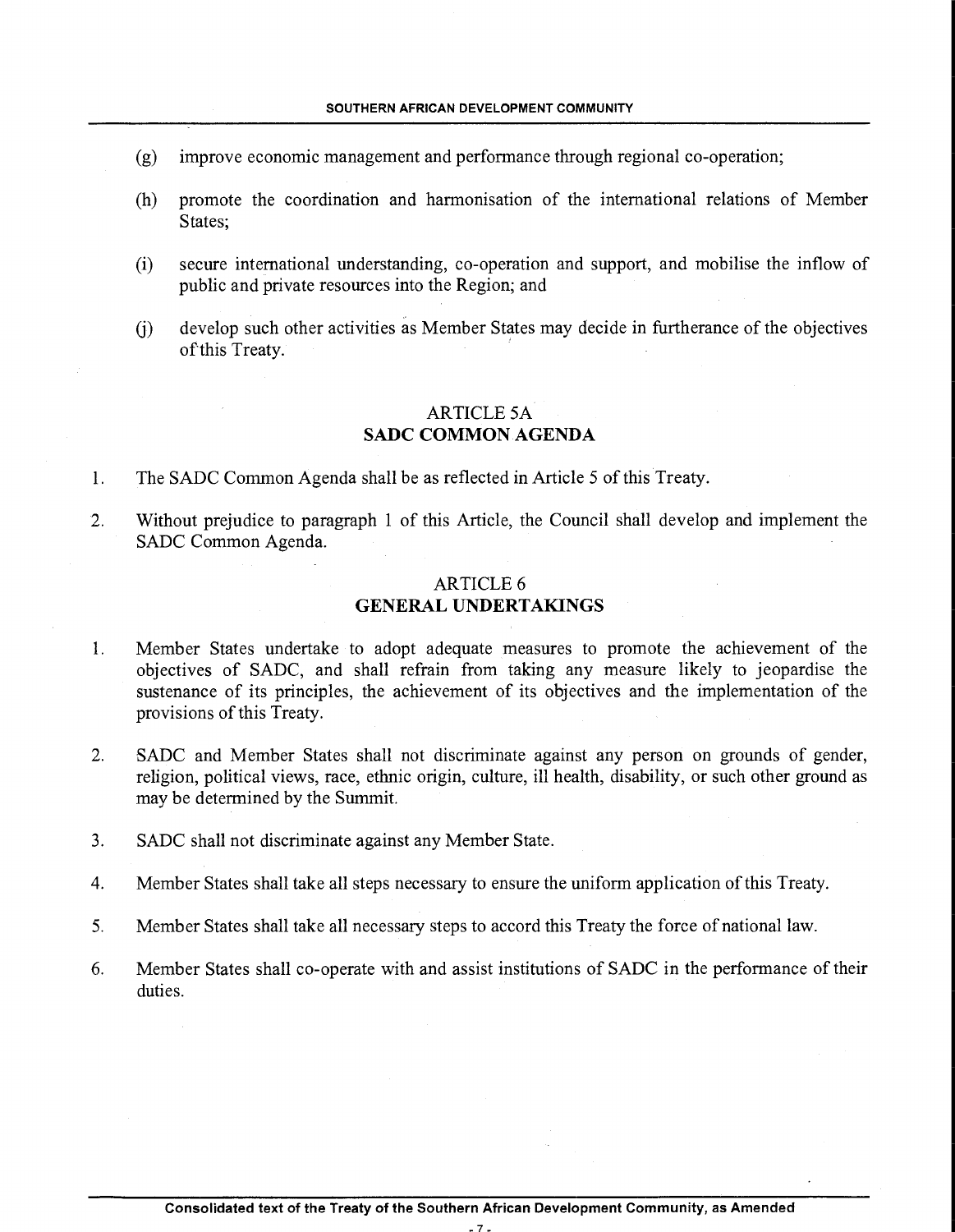# **CHAPTER FOUR MEMBERSHIP**

## ARTICLE 7 **MEMBERSHIP**

States listed in the Preamble hereto shall, upon signature and ratification of this Treaty, be members of SADC.

# ARTICLE 8 **ADMISSION OF NEW MEMBERS**

- 1. Any State not listed in the Preamble to this Treaty may become a member of SADC upon being admitted by the existing members and acceding to this Treaty.
- 2. The Summit shall determine the procedures for the admission of new members and for accession to this Treaty by such members.
- 3. The Council shall consider and recommend to the Summit any application for membership of SADC.
- 4. The admission of any State to membership of SADC shall be effected by a unanimous decision of the Summit.
- 5. Membership of SADC shall not be subject to any reservations.

# **CHAPTER FIVE INSTITUTIONS**

#### ARTICLE 9 **ESTABLISHMENT OF INSTITUTIONS**

- 1. The following institutions are hereby established:
	- (a) the Summit of Heads of State or Government;
	- (b) the Organ on Politics, Defence and Security Co-operation;
	- (c) the Council of Ministers;
	- (d) the Sectoral and Custer Ministerial Committees;
	- (e) the Standing Committee of Officials;
	- (f) the Secretariat;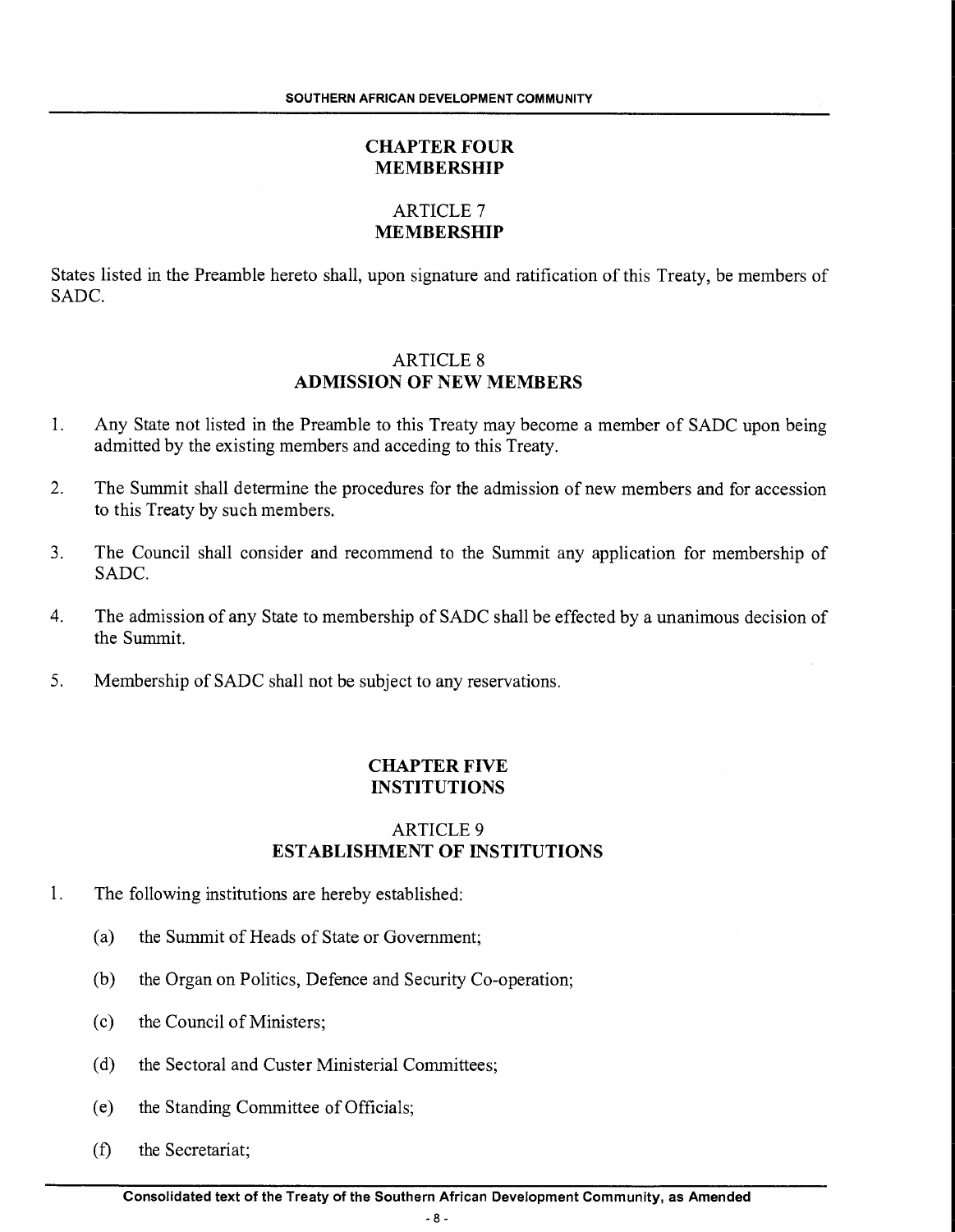- (g) the Tribunal; and
- (h) SADC National Committees.
- 2. Other institutions may be established as necessary.

# ARTICLE 9A **TROIKA**

- 1. The Troika shall apply with respect to the following institutions:
	- (a) the Summit;
	- (b) the Organ;
	- (c) the Council;
	- (d) the Sectoral and Cluster Ministerial Committees; and
	- (e) the Standing Committee of Officials.
- 2. The Troika of the Summit shall consist of:
	- (a) the Chairperson of SADC;
	- (b) the Incoming Chairperson of SADC who shall be the Deputy Chairperson of SADC; and
	- (c) the Outgoing Chairperson of SADC.
- 3. The respective offices of the Troika of the Summit shall be held for a period of one year.
- 4. The membership and term of office of the Troika of the Council, the Sectoral and Cluster Ministerial Committees and the Standing Committee of Officials shall correspond to the membership and term of office of the Troika of the Summit.
- 5. The Troika of the Organ shall consist of:
	- (a) the Chairperson of the Organ;
	- (b) the Incoming Chairperson of the Organ who shall be the Deputy Chairperson of the Organ; and
	- (c) the Outgoing Chairperson of the Organ.
- 6. The Troika of each institution shall function as a steering committee of the institution and shall, in between the meetings of the institution, be responsible for:
	- (a) decision making;
	- (b) facilitating the implementation of decisions; and
	- (c) providing policy directions.
- 7. The Troika of each institution shall have power to create committees on an ad hoc basis.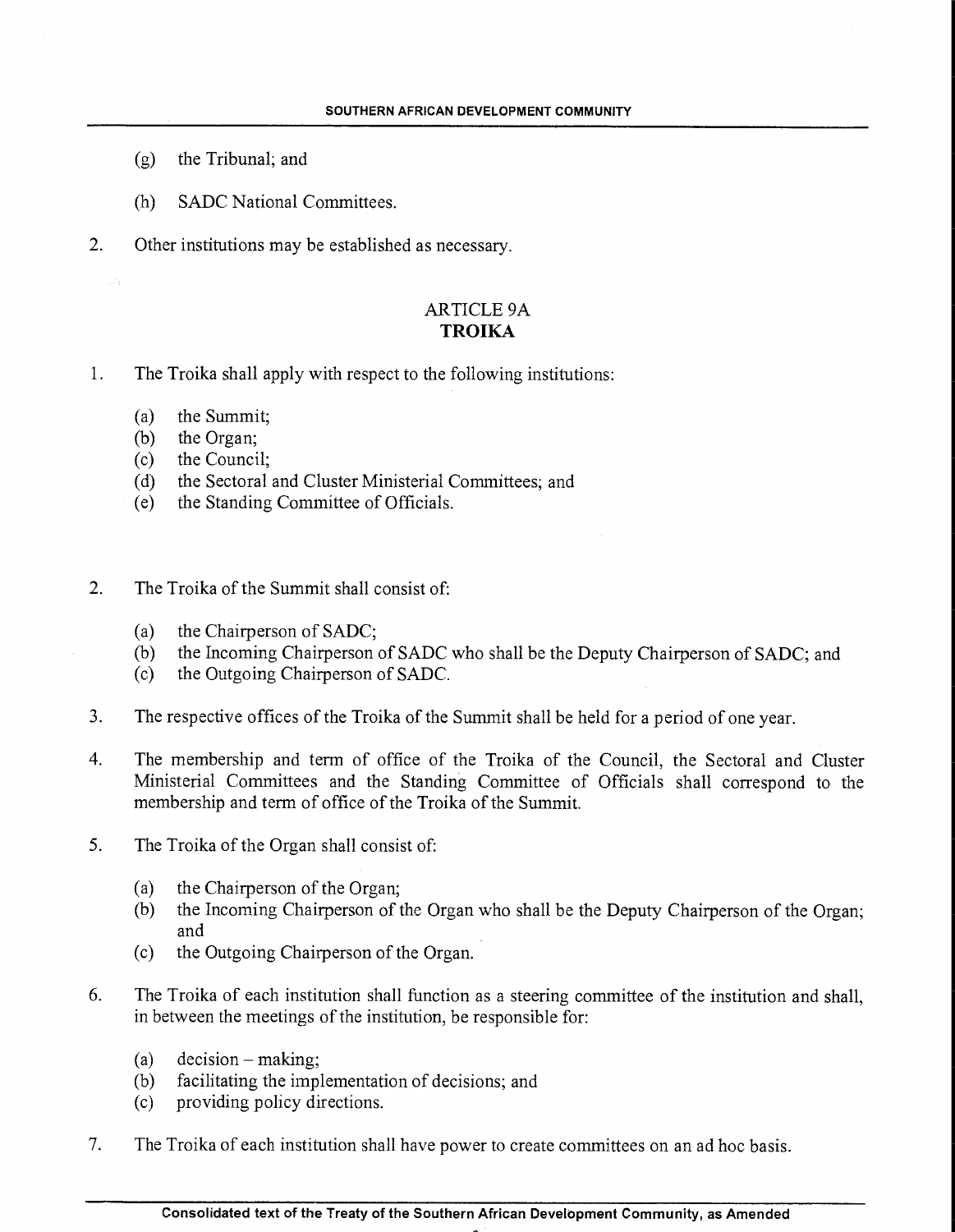- 8. The Troika of each institution shall determine its own rules of procedure.
- 9. The Troika of each institution may co-opt other members as and when required.

#### ARTICLE 10 THE SUMMIT

- 1. The Summit shall consist of the Heads of State or Government of all Member States, and shall be the supreme policy-making Institution of SADC.
- 2. The Summit shall be responsible for the overall policy direction and control of the functions of SADC.
- 3. Subject to Article 22 of this Treaty, the Summit shall adopt legal instruments for the implementation of the provisions of this Treaty; provided that the Summit may delegate this authority to the Council or any other institution of SADC as the Summit may deem appropriate.
- 4. The Summit shall elect a Chairperson and a Deputy Chairperson of SADC from among its members for one year on the basis of rotation.
- 5. The Summit shall meet at least twice a year.
- 6. The Summit may create committees, other institutions and organs as it may consider necessary.
- 7. The Summit shall appoint the Executive Secretary and one or more Deputy Executive Secretaries, on the recommendation of the Council.
- 8. Subject to Article 8 of this Treaty, the Summit shall decide on the admission of new members to SADC.
- 9. Unless otherwise provided in this Treaty, the decisions of the Summit shall be taken by consensus and shall be binding.

#### ARTICLE 10A

# ORGAN ON POLITICS, DEFENCE AND SECURITY CO-OPERATION

- 1. The Summit shall select a Chairperson and a Deputy Chairperson of the Organ on the basis of rotation from among the members of the Summit except that the Chairperson of the Summit shall not simultaneously be the chairperson of the Organ.
- 2. The term of office of the Chairperson, Incoming Chairperson and the Outgoing Chairperson of the Organ shall be one year respectively.
- 3. The Chairperson of the Organ shall consult with the Troika of the Summit and report to the Summit.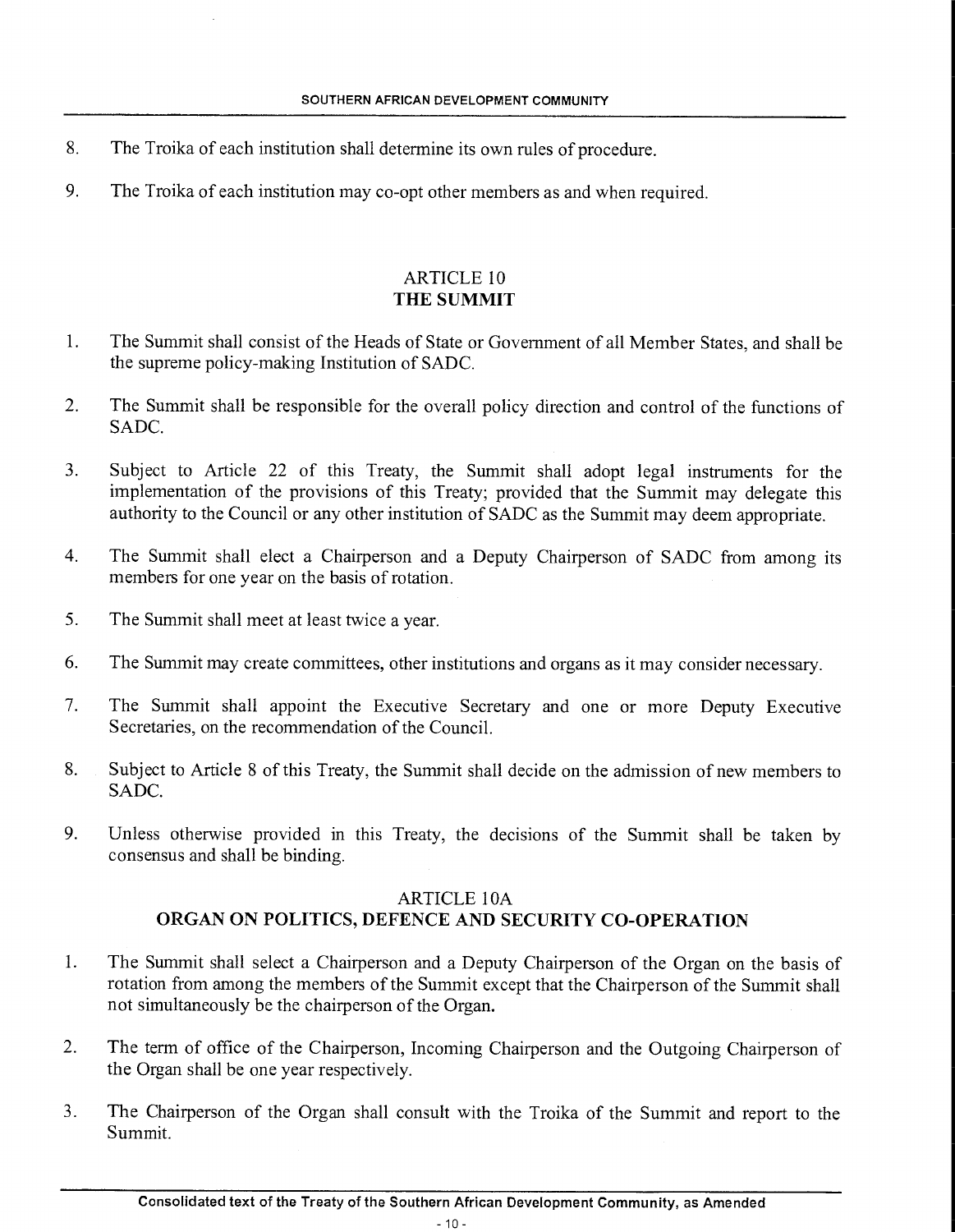- 4. There shall be a Ministerial Committee of the Organ, consisting of the Ministers responsible for:
	- (a) foreign affairs;
	- (b) defence;
	- (c) public security;
	- (d) state security; or
	- (e) police

from each of the Member States, which shall be responsible for the coordination of the work of the Organ and its structures.

- 5. The structure, functions, powers and procedures of the Organ and other related matters shall be prescribed in a Protocol.
- 6. The Secretariat shall provide Secretariat services to the Organ.
- 7. Decisions of the Organ shall be taken by consensus.

# ARTICLE 11 **THE COUNCIL**

- 1. The Council shall consist of one Minister from each Member State, preferably a Minister responsible for Foreign or External Affairs.
- 2. It shall be the responsibility of the Council to:
	- (a) oversee the functioning and development of SADC;
	- (b) oversee the implementation of the policies of SADC and the proper execution of its programmes;
	- (c) advise the Summit on matters of overall policy and efficient and harmonious functioning and development of SADC;
	- (d) approve policies, strategies and work programmes of SADC;
	- (e) direct, coordinate and supervise the operations of the institutions of SADC subordinate to it;
	- (f) recommend, for approval to the Summit, the establishment of directorates, committees, other institutions and organs;
	- (g) create its own committees as necessary;
	- (h) recommend to the Summit persons for appointment to the posts of Executive Secretary and Deputy Executive Secretaries;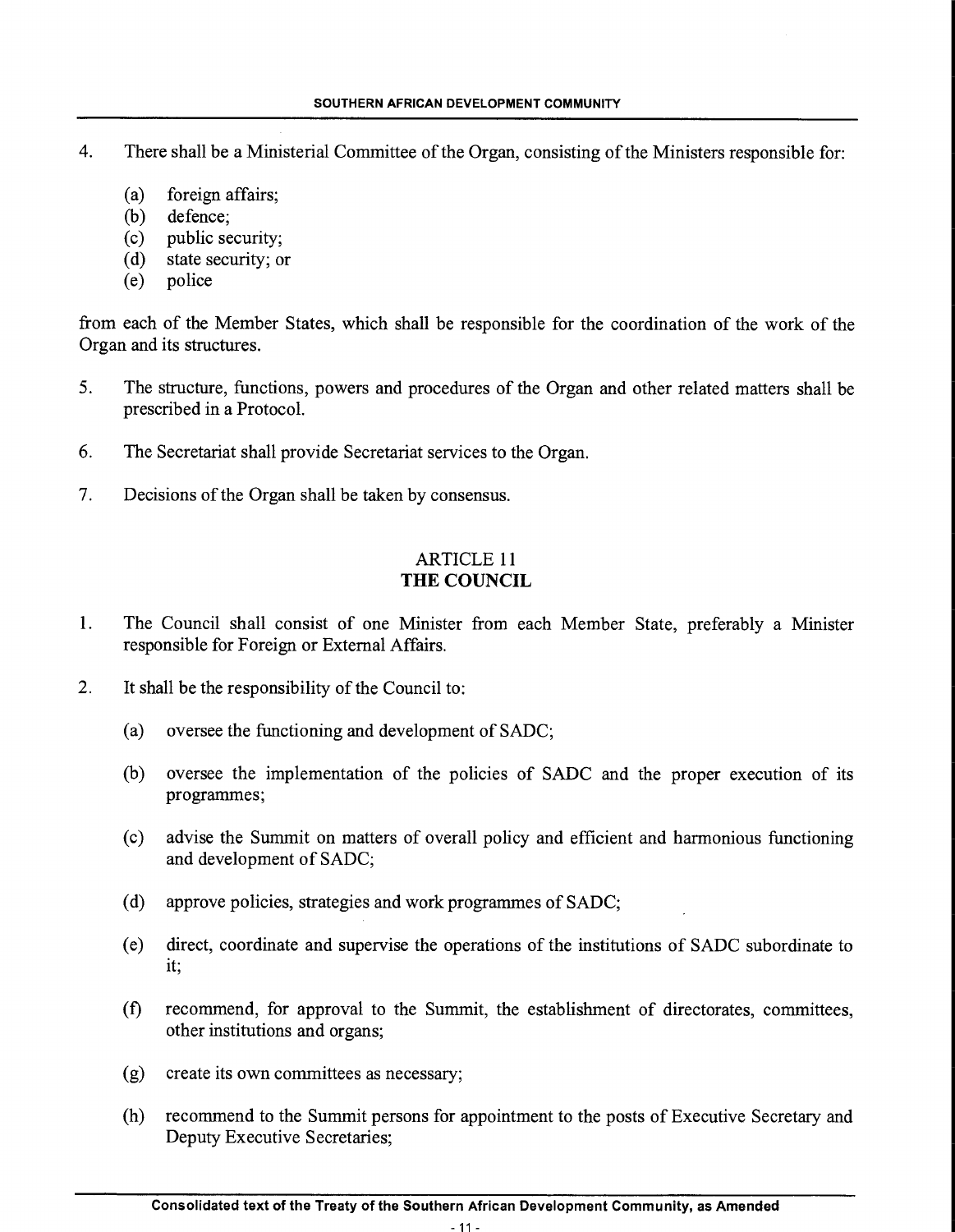- $(i)$ determine the Terms and Conditions of Service of the staff of the institutions of SADC;
- develop and implement the SADC Common Agenda and strategic priorities;  $(i)$
- (k) convene conferences and other meetings as appropriate, for purposes of promoting the objectives and programmes of SADC; and
- (1) perform such other duties as may be assigned to it by the Summit or this Treaty.
- 3. The Chairperson and Deputy Chairperson of the Council shall be appointed by the Member States holding the Chairpersonship and Deputy Chairpersonship of SADC respectively.
- 4. The Council shall meet at least four times a year.
- 5. The Council shall report and be responsible to the Summit.
- 6. Decisions of the Council shall be taken by consensus.
- 7. The Council shall consider and recommend to the Summit any application for membership to SADC.

## ARTICLE 12 **SECTORAL AND CLUSTER MINISTERIAL COMMITTEES**

- 1. The Sectoral and Cluster Ministerial Committees shall consist of ministers from each Member State.
- 2. It shall be the responsibility of the Sectoral and Cluster Ministerial Committees to:
	- (a) oversee the activities of the core areas of integration which include:
		- (i) trade, industry, finance and investment;
		- (ii) infrastructure and services;
		- (iii) food, agriculture, natural resources and environment;
		- (iv) social and human development and special programmes, which include: health and HIV and AIDS; education; labour; employment; and gender;
		- (v) politics, defence and security; and
		- (vi) legal affairs and judicial matters;
	- (b) monitor and control the implementation of the Regional Indicative Strategic Development Plan in its area of competence;
	- (c) provide policy advice to the Council; and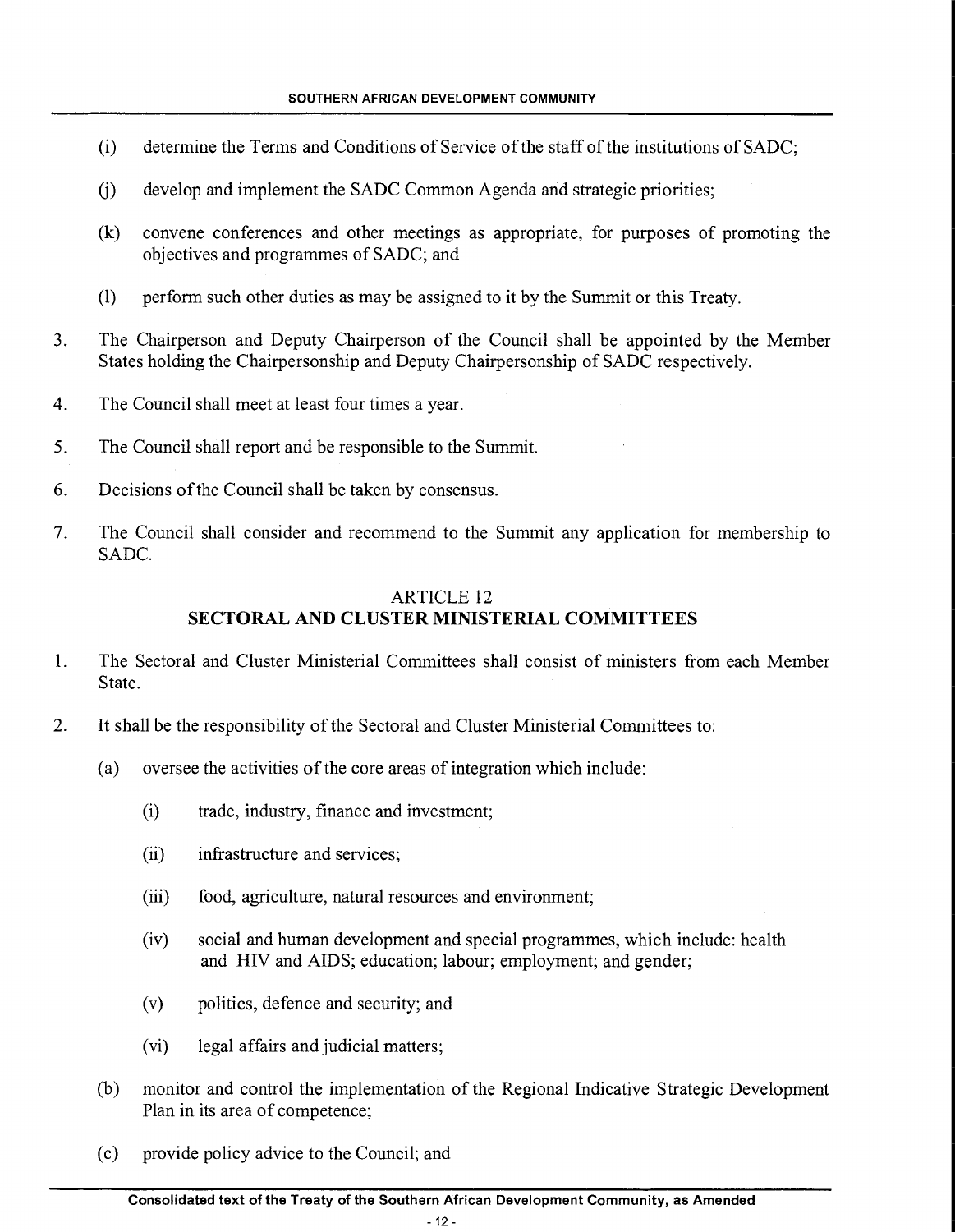- (d) create such permanent or ad hoc subcommittees as may be necessary.
- 3. The Sectoral and Cluster Ministerial Committees shall, with respect to their responsibilities under paragraph 2 of this Article, have decision making powers to ensure rapid implementation of programmes approved by Council.
- 4. The Chairperson and Deputy Chairperson of the Sectoral or Cluster Ministerial Committees shall be appointed from the Member States holding the Chairpersonship and Deputy Chairpersonship, respectively, of the Council.
- 5. The Sectoral and Cluster Ministerial Committees shall meet at least once a year.
- 6. The Sectoral and Cluster Ministerial Committees shall report and be responsible to the Council.
- 7. Notwithstanding paragraph 6, the Cluster for the Organ on Politics, Defence and Security Cooperation shall report in accordance with the Protocol on Politics, Defence and Security Cooperation.
- 8. Decisions of the Sectoral and Cluster Ministerial Committees shall be taken by consensus.

#### ARTICLE 13 **THE STANDING COMMITTEE OF OFFICIALS**

- 1. The Standing Committee shall consist of one permanent secretary or an official of equivalent rank from each Member State, from the Ministry that is the SADC National Contact Point.
- 2. The Standing Committee shall be a technical advisory committee to the Council.
- 3. The Standing Committee shall process documentation from the Sectoral and Cluster Ministerial Committees to the Council.
- 4. The Standing Committee shall report and be responsible to the Council.
- 5. The Chairperson and Deputy Chairperson of the Standing Committee shall be appointed from the Member States holding the Chairpersonship and the Deputy Chairpersonship, respectively, of the Council.
- 6. The Standing Committee shall meet at least four times a year.
- 7. Decisions of the Standing Committee shall be taken by consensus.

#### ARTICLE 14 **THE SECRETARIAT**

1. The Secretariat shall be the principal executive institution of SADC, and shall be responsible for: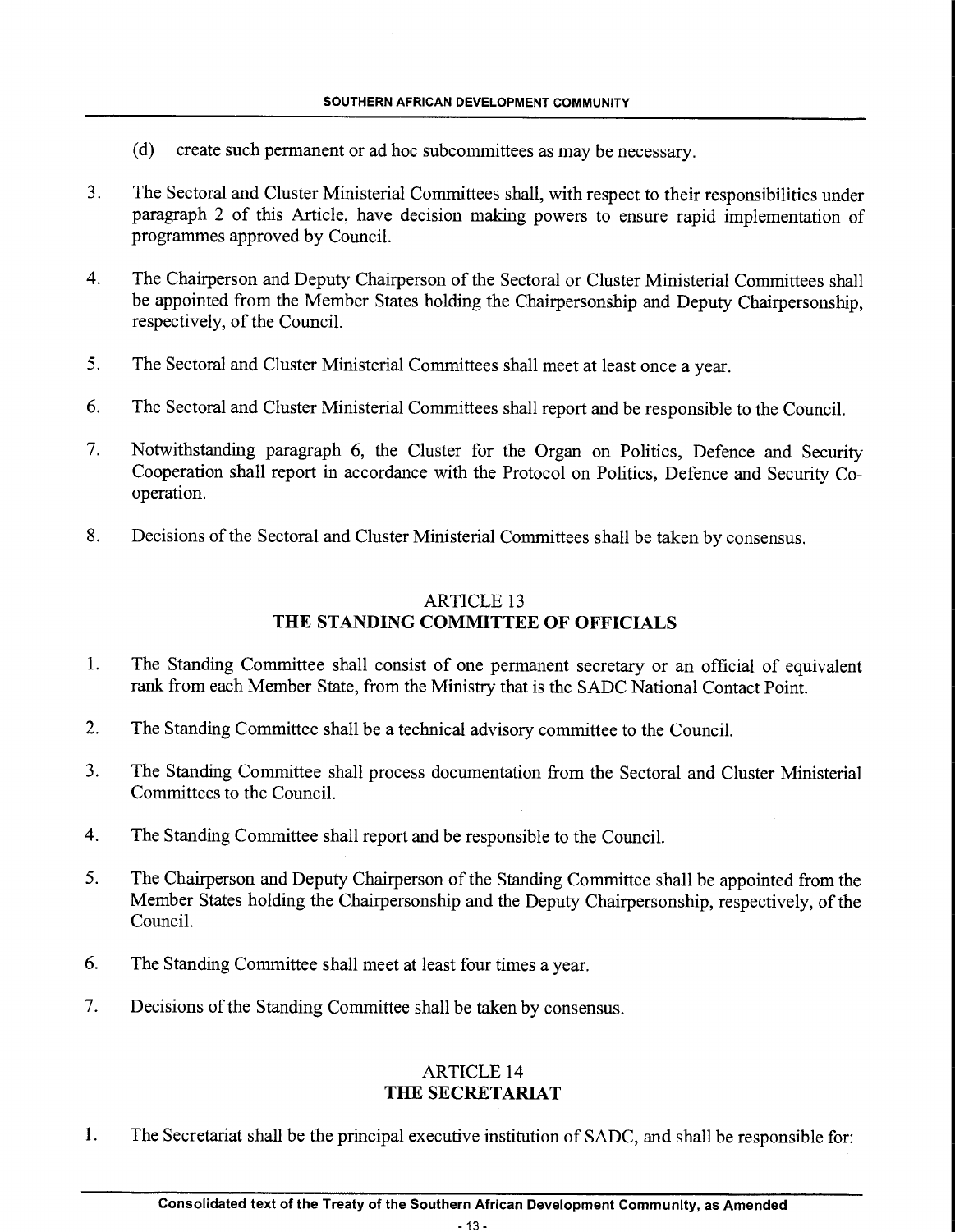- (a) strategic planning and management of the programmes of SADC;
- (b) implementation of decisions of the Summit, Troika of the Summit, Organ on Politics, Defence and Security Co-operation, Troika of the Organ on Politics, Defence and Security Co-operation, Council, Troika of the Council, Sectoral and Cluster Ministerial Committees and Troika of the Sectoral and Cluster Ministerial Committees;
- (c) organisation and management of SADC meetings;
- (d) financial and general administration;
- (e) representation and promotion of SADC;
- (f) coordination and harmonisation of the policies and strategies of Member States;
- (g) gender mainstreaming in all SADC programmes and activities;
- (h) submission of harmonized policies and programmes to the Council for consideration and approval;
- (i) monitoring and evaluating the implementation of regional policies and programmes;
- (i) collation and dissemination of information on the Community and maintenance of a reliable database;
- (k) development of capacity, infrastructure and maintenance of intra-regional information communication technology;
- (1) mobilization of resources, co-ordination and harmonization of programmes and projects with cooperating partners;
- (m) devising appropriate strategies for self financing and income generating activities and investment;
- (n) management of special programmes and projects;
- (o) undertaking research on Community building and the integration process; and
- (p) preparation and submission to the Council, for approval, administrative regulations, standing orders and rules for management of the affairs of SADC.
- 2. The Secretariat shall be headed by the Executive Secretary who shall be assisted by one or more Deputy Executive Secretaries as the Summit may decide from time to time.
- 3. [REPEALED]
- 3A. [REPEALED]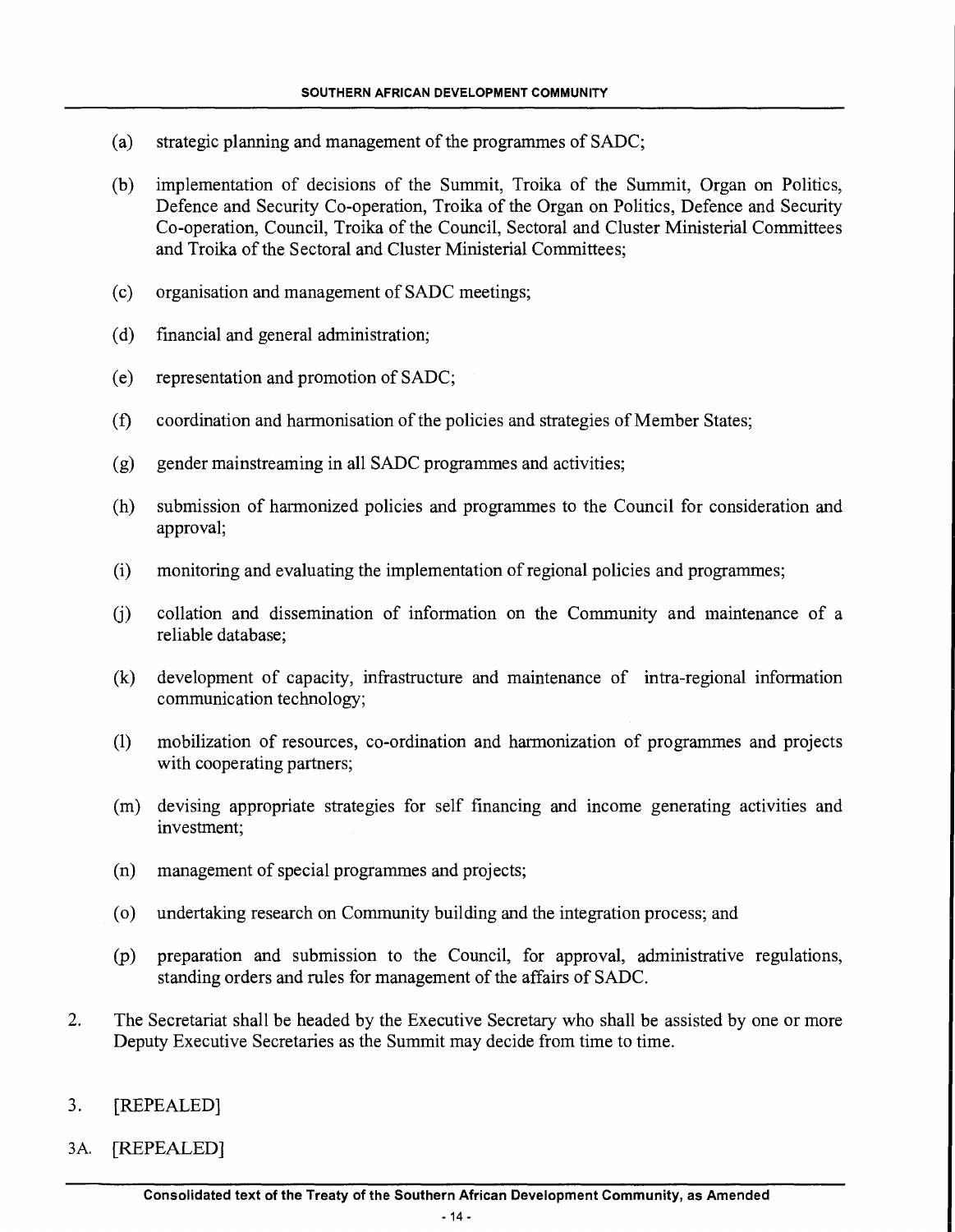- 4. The Secretariat shall have such other staff as may be determined by the Council from time to time.
- 5. Except as otherwise provided in this Treaty, the structures of the Secretariat and specifications, descriptions and grading of jobs of the staff of the Secretariat shall be as determined from time to time by the Council.

# ARTICLE 15 **THE EXECUTIVE SECRETARY**

- **1.** The Executive Secretary shall be responsible to the Council for the following:
	- (a) consultation and coordination with the Governments and other institutions of Member States;
	- (b) pursuant to the direction of Council, Summit or on his or her own initiative, undertaking measures aimed at promoting the objectives of SADC and enhancing its performance;
	- (c) promotion of co-operation with other organisations for the furtherance of the objectives of SADC;
	- (d) organising and servicing meetings of the Summit, the Council, the Standing Committee and any other meetings convened on the direction of the Summit or the Council;
	- (e) custodianship of the property of SADC;
	- (f) appointment of the staff of the Secretariat, in accordance with procedures, and under Terms and Conditions of Service determined by the Council;
	- (g) administration and finances of the Secretariat;
	- (h) preparation of Annual Reports on the activities of SADC and its institutions;
	- (i) preparation of the Budget and Audited Accounts of SADC for submission to the Council;
	- (j) diplomatic and other representations of SADC;
	- (k) public relations and promotion of SADC; and
	- (1) such other functions as may, from time to time, be determined by the Summit and Council.
- 2. The Executive Secretary shall liaise closely with other institutions, guide, support and monitor the performance of SADC in the various sectors to ensure conformity and harmony with agreed policies, strategies, programmes and projects.
- 3. The Executive Secretary and the Deputy Executive Secretaries shall each be appointed for four years, and be eligible for appointment for another period not exceeding four years.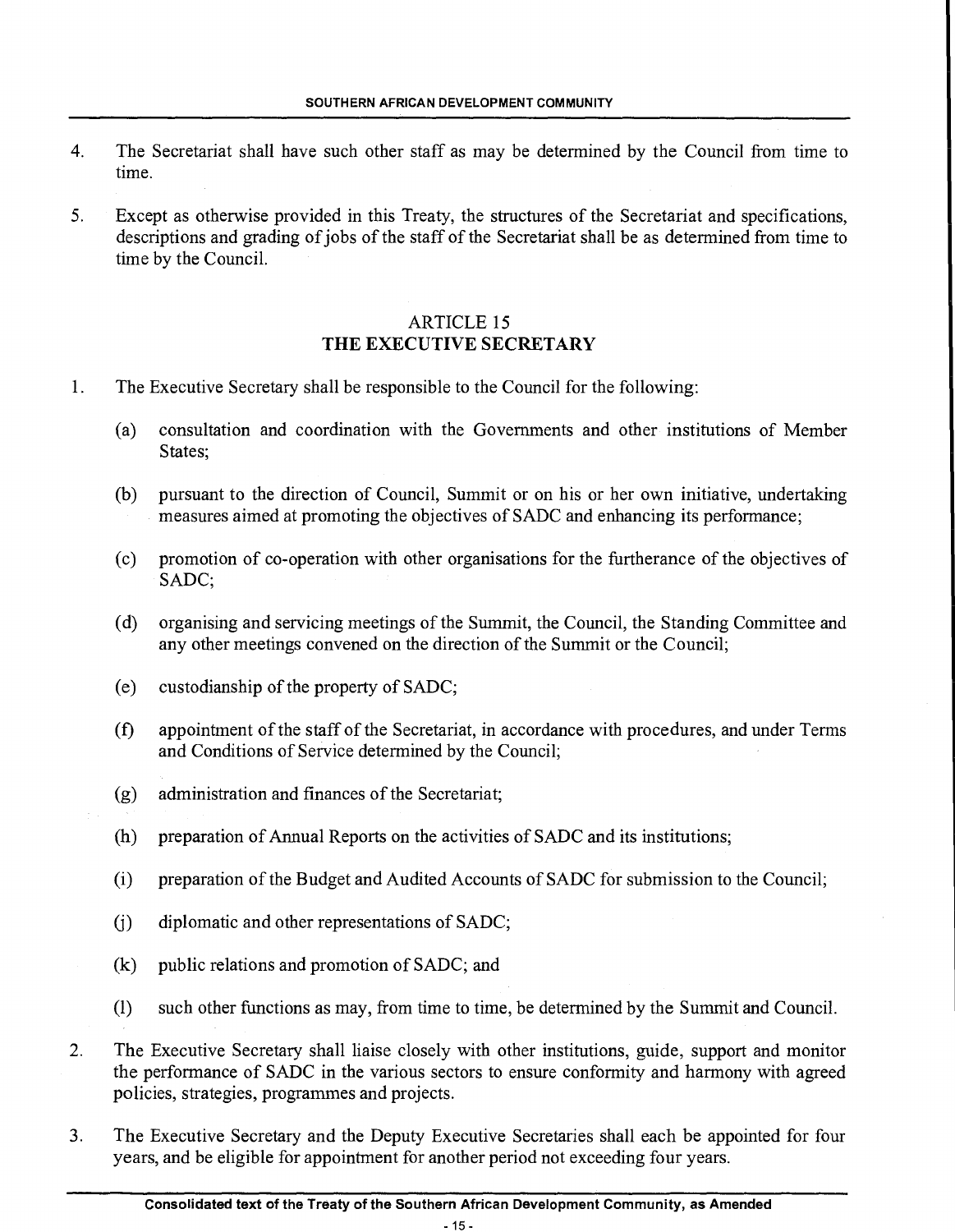# ARTICLE 16 **THE TRIBUNAL**

- 1. The Tribunal shall be constituted to ensure adherence to and the proper interpretation of the provisions of this Treaty and subsidiary instruments and to adjudicate upon such disputes as may be referred to it.
- 2. The composition, powers, functions, procedures and other related matters governing the Tribunal shall be prescribed in a Protocol, which shall, notwithstanding the provisions of Article 22 of this Treaty, form an integral part of this Treaty, adopted by the Summit.
- 3. Members of the Tribunal shall be appointed for a specified period.
- 4. The Tribunal shall give advisory opinions on such matters as the Summit or the Council may refer to it.
- 5. The decisions of the Tribunal shall be final and binding.

# ARTICLE 16A **SADC NATIONAL COMMITTEES**

- 1. Each Member State shall create a SADC National Committee.
- 2. Each SADC National Committee shall consist of key stakeholders.
- 3. Each SADC National Committee shall, in its composition, reflect the core areas of integration and coordination referred to in paragraph 2 of Article 12 of this Treaty.
- **4.** It shall be the responsibility of each SADC National Committee to:
	- (a) provide input at the national level in the formulation of SADC policies, strategies and programmes of action;
	- (b) coordinate and oversee, at the national level, implementation of SADC programmes of action;
	- (c) initiate projects and issue papers as an input to the preparation of the Regional Indicative Strategic Development Plan, in accordance with the priority areas set out in the SADC Common Agenda; and
	- (d) create a national steering committee, sub-committees and technical committees.
- 5. Each national steering committee shall consist of the chairperson of the SADC National Committee and the chairpersons of sub-committees.
- 6. Sub-committees and technical committees of the SADC National Committee shall operate at ministerial and officials levels.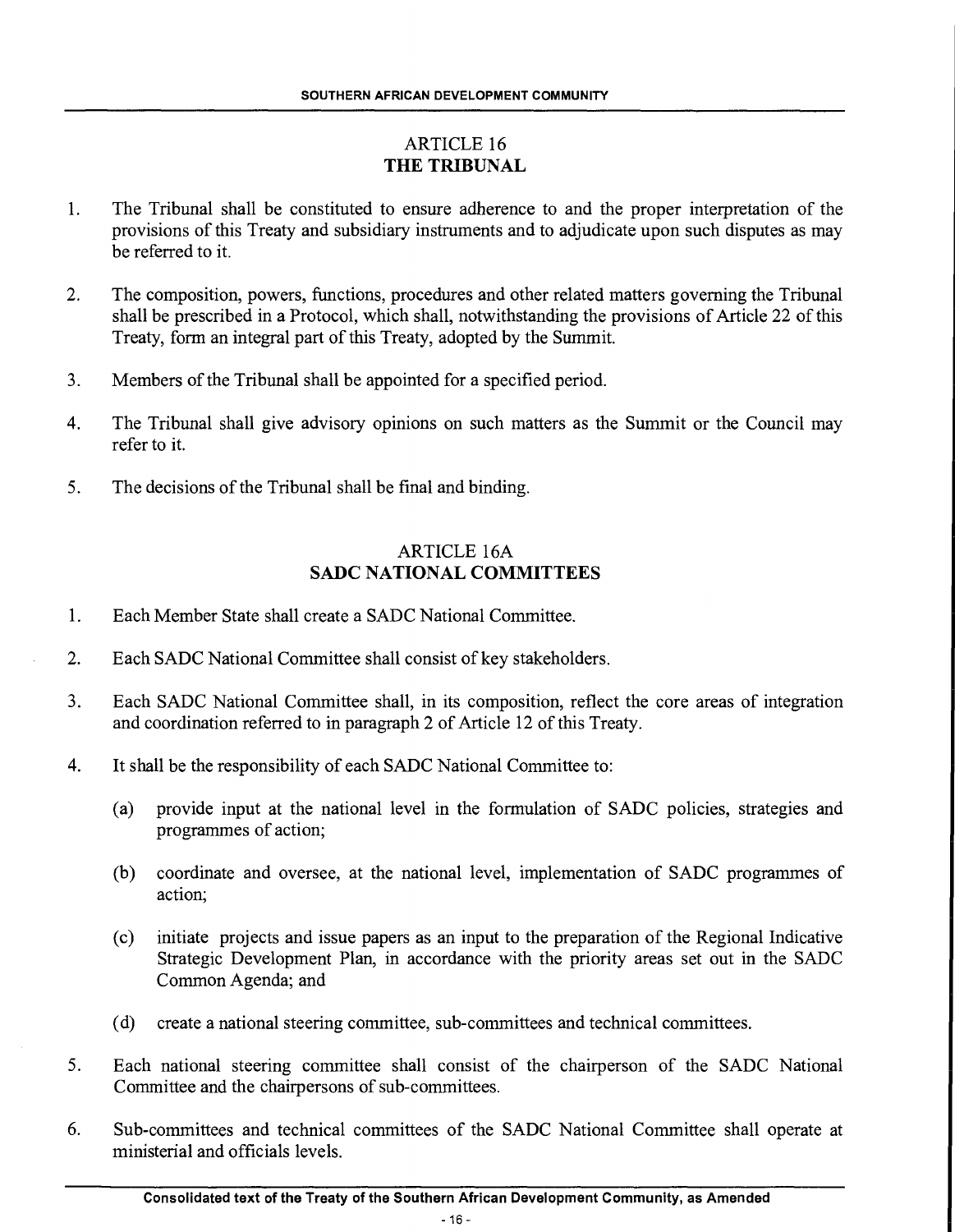- 7. A national steering committee shall be responsible for ensuring rapid implementation of programmes that would otherwise wait for a formal meeting of the SADC National Committee.
- 8. Sub-committees and technical committees shall endeavour to involve key stakeholders in their operations.
- 9. Each Member State shall create a national secretariat to facilitate the operation of the SADC National Committee.
- 10. Each national secretariat of a SADC National Committee shall produce and submit reports to the Secretariat at specified intervals.
- 11. Each Member State shall provide funds for the operation of its national secretariat which shall be structured according to the core areas of integration referred to in paragraph 2 of Article 12 of this Treaty.
- 12. Each SADC National Committee shall meet at least four times a year.
- 13. For purposes of this Article, key stakeholders include:
	- (a) government;
	- (b) private sector;
	- (c) civil society;
	- (d) non-governmental organizations; and
	- (e) workers and employers organizations.

#### ARTICLE 17 SPECIFIC UNDERTAKINGS

- 1. Member States shall respect the international character and responsibilities of SADC, the Executive Secretary and other staff of SADC, and shall not seek to influence them in the discharge of their functions.
- 2. In the performance of their duties, the members of the Tribunal, the Executive Secretary and the other staff of SADC shall be committed to the international character of SADC, and shall not seek or receive instructions from any Member States, or from any authority external to SADC. They shall refrain from any action incompatible with their positions as international staff responsible only to SADC.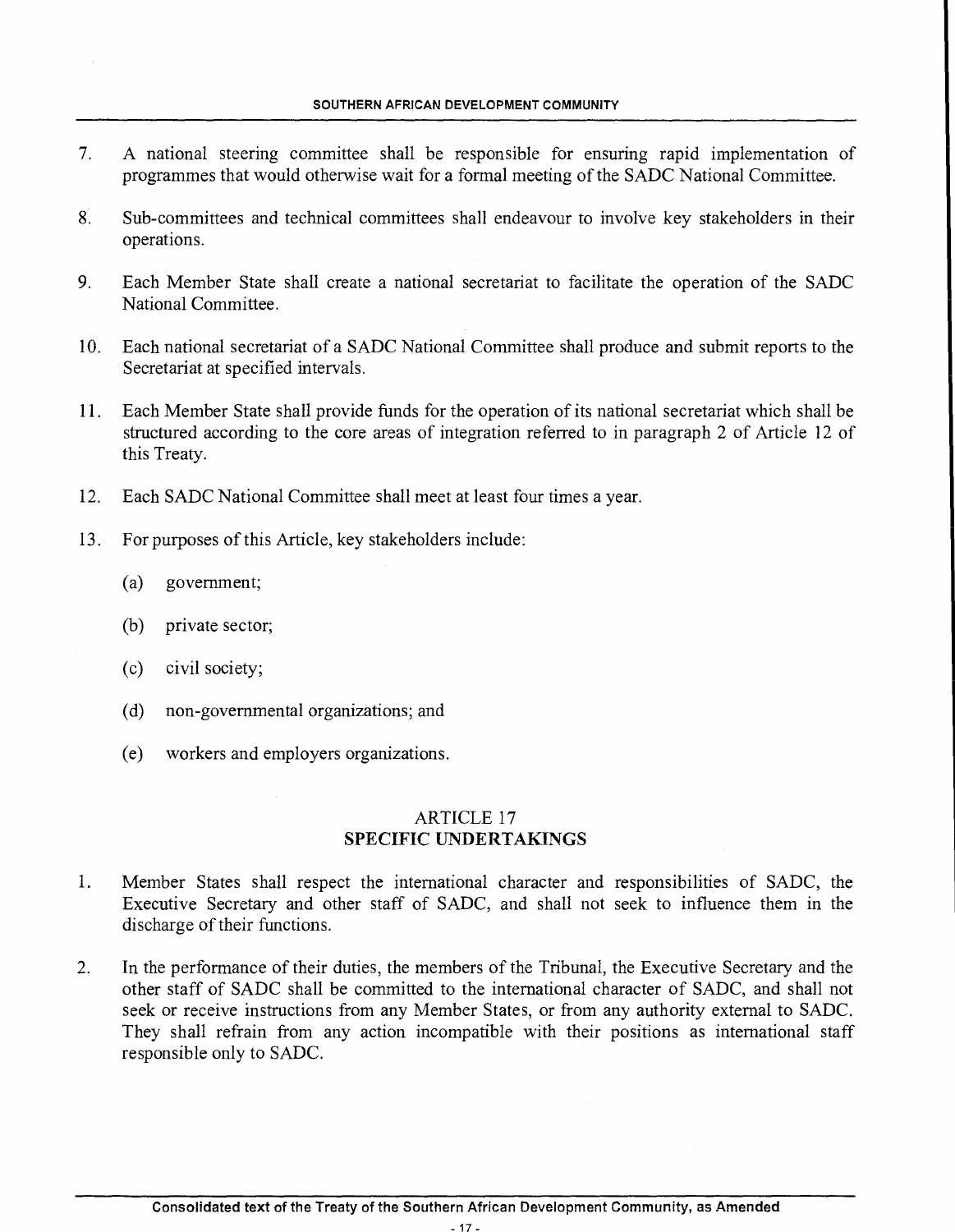#### **CHAPTER SIX MEETINGS**

#### ARTICLE 18 **QUORUM**

The quorum for all meetings of the institutions of SADC shall be two-thirds of its Members.

# ARTICLE 19 **DECISIONS**

Except as otherwise provided in this Treaty, decisions of the institutions of SADC shall be taken by consensus.

#### ARTICLE 20 **PROCEDURE**

Except as otherwise provided in this Treaty, the institutions of SADC shall determine their own rules of procedure.

#### **CHAPTER SEVEN CO-OPERATION**

# ARTICLE 21 **AREAS OF CO-OPERATION**

- 1. Member States shall cooperate in all areas necessary to foster regional development and integration on the basis of balance, equity and mutual benefit.
- 2. Member States shall, through appropriate institutions of SADC, coordinate, rationalise and harmonise their overall macro-economic policies and strategies, programmes and projects in the areas of co-operation.
- 3. In accordance with the provisions of this Treaty, Member States agree to co-operate in the areas of:
	- (a) food security, land and agriculture;
	- (b) infrastructure and services;
	- (c) trade, industry, finance, investment and mining;
	- (d) social and human development and special programmes;
	- (e) science and technology;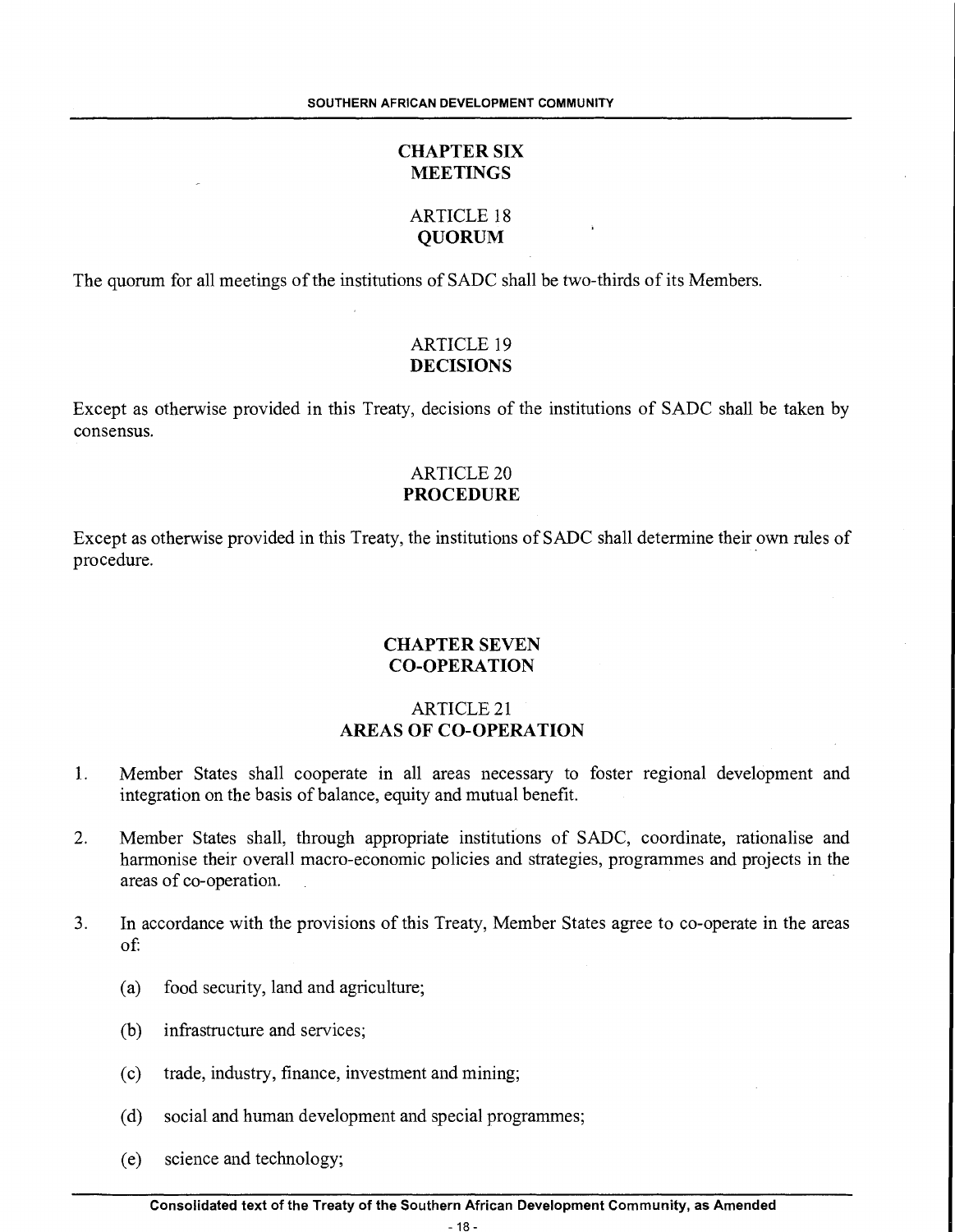- (f) natural resources and environment;
- (g) social welfare, information and culture; and
- (h) politics, diplomacy, international relations, peace and security.
- 4. Additional areas of co-operation may be decided upon by the Council.

# ARTICLE 22 **PROTOCOLS**

- 1. Member States shall conclude such Protocols as may be necessary in each area of co-operation, which shall spell out the objectives and scope of, and institutional mechanisms for, co-operation and integration.
- 2. Each Protocol shall be approved by the Summit on the recommendation of the Council.
- 3. Each Protocol shall be open to signature and ratification.
- 4. Each Protocol shall enter into force thirty (30) days after the deposit of the instruments of ratification by two thirds of the Member States.
- 5. Once a Protocol has entered into force, a Member State may only become a party thereto by accession.
- 6. Each Protocol shall remain open for accession by any State subject to Article 8 of this Treaty.
- 7. The original texts of each Protocol and all instruments of ratification and accession shall be deposited with the Executive Secretary who shall transmit certified copies thereof to all Member States.
- 8. The Executive Secretary shall register each Protocol with the Secretariat of the United Nations Organization and the Commission of the African Union.
- 9. Each Protocol shall be binding only on the Member States that are party to the Protocol in question.
- 10. Decisions concerning any Protocol that has entered into force shall be taken by the parties to the protocol in question.
- 11. An amendment to any Protocol that has entered into force shall be adopted by a decision of threequarters of the Member States that are parties to the Protocol.
- 12. A proposal for the amendment of the Protocol shall be submitted to the Executive Secretary by any Member State that is party to the Protocol.
- 13. The Executive Secretary shall submit a proposal for amendment of the Protocol to Council after: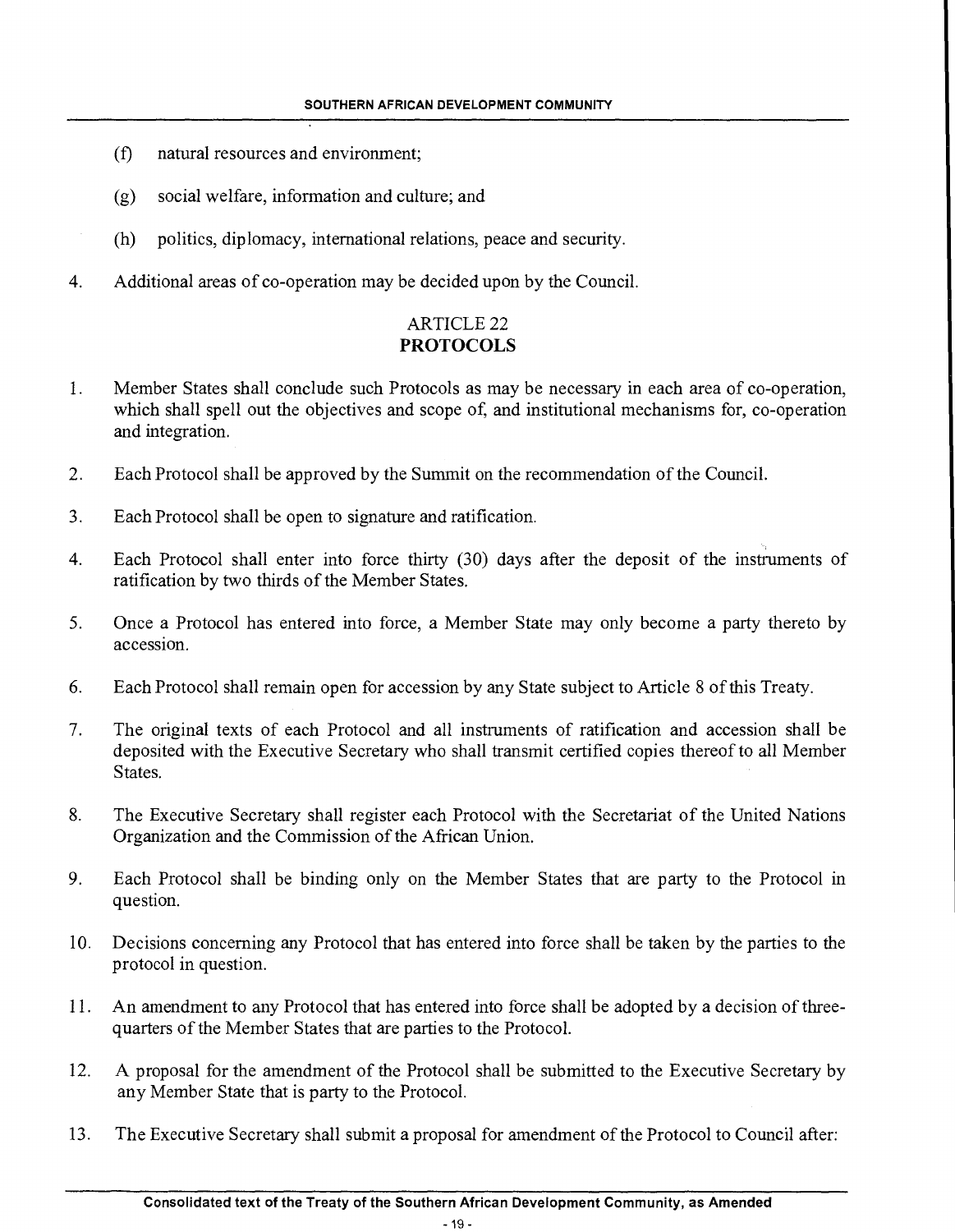- (a) all Member States that are parties to the Protocol have been notified of the proposal; and
- (b) thirty days have elapsed since notification to the Member States that are parties to the Protocol.
- 14. No reservation shall be made to any Protocol.

#### **ARTICLE 23 STAKEHOLDERS**

- 1. In pursuance of the objectives of this Treaty, SADC shall seek to involve fully, the people of the Region and key stakeholders in the process of regional integration.
- 2. SADC shall co-operate with, and support the initiatives of the peoples of the Region and key stakeholders, contributing to the objectives of this Treaty in the areas of co-operation in order to foster closer relations among the communities, associations and people of the Region.
- 3. for the purposes of this article, key stakeholders include:
	- (a) private sector;
	- (b) civil society;
	- (c) non governmental organisations; and
	- (d) workers and employers organisations.

#### **CHAPTER EIGHT RELATIONS WITH OTHER STATES, REGIONAL AND INTERNATIONAL ORGANISATIONS**

#### ARTICLE 24 **RELATIONS WITH OTHER STATES, REGIONAL AND INTERNATIONAL ORGANIZATIONS**

- 1. Subject to the provisions of Article 6(1), Member States and SADC shall maintain good working relations and other forms of co-operation, and may enter into agreements with other states, regional and international organisations, whose objectives are compatible with the objectives of SADC and the provisions of this Treaty.
- 2. Conferences and other meetings may be held between Member States and other Governments and organisations associated with the development efforts of SADC to review policies and strategies, and evaluate the performance of SADC in the implementation of its programmes and projects, identify and agree on future plans of co-operation.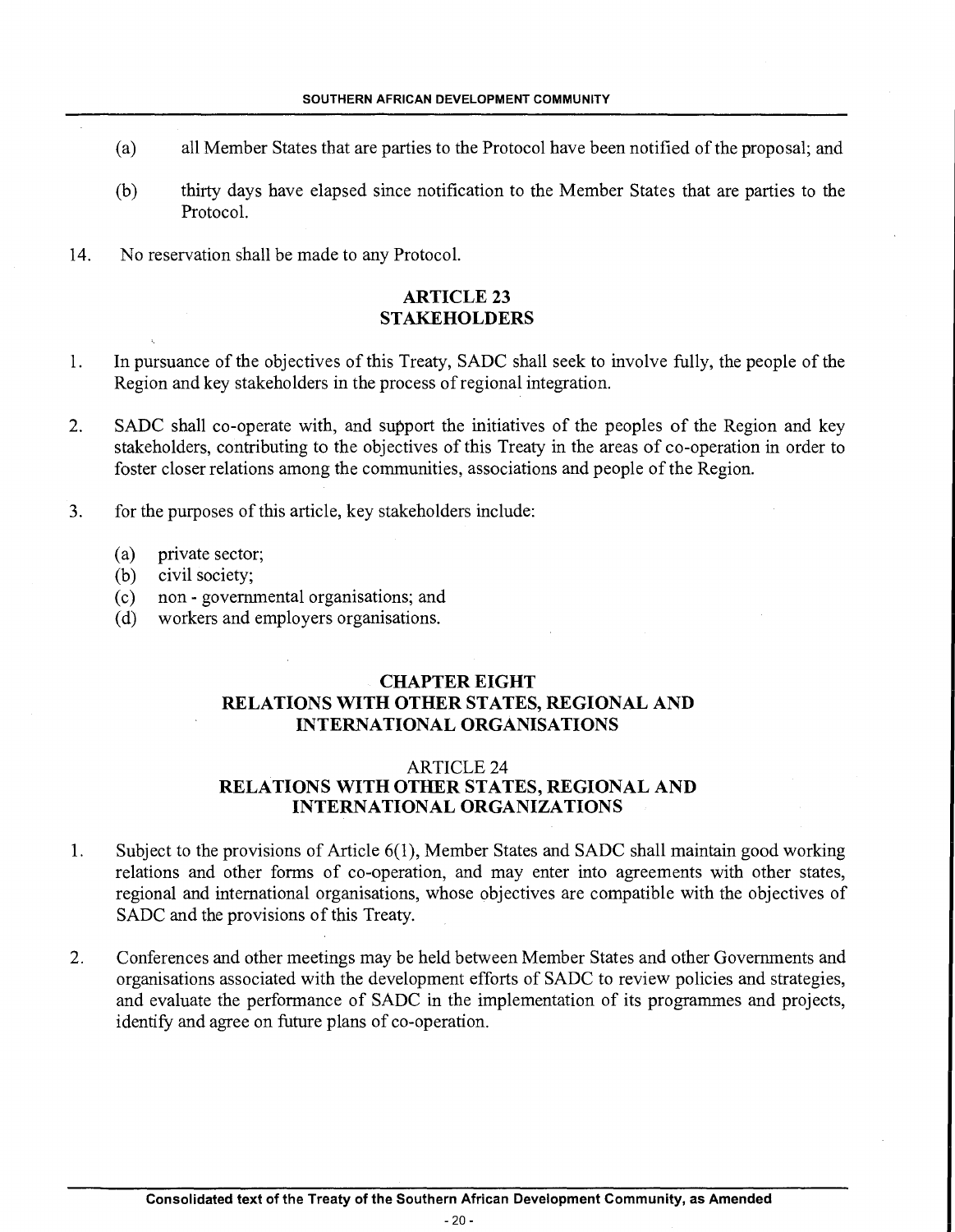# **CHAPTER NINE RESOURCES, FUNDS AND ASSETS**

# ARTICLE 25 **RESOURCES**

- 1. SADC shall be responsible for the mobilisation of its own and other resources required for the implementation of its programmes and projects.
- 2. SADC shall create such institutions as may be necessary for the effective mobilisation and efficient application of resources for regional development.
- 3. Resources acquired by SADC by way of contributions, loans, grants or gifts, shall be the property of SADC.
- 4. The resources of SADC may be made available to Member States in pursuance of the objectives of this Treaty, on terms and conditions mutually agreed between SADC and the Member States involved.
- 5. Resources of SADC shall be utilised in the most efficient and equitable manner.

# ARTICLE 26 **FUNDS**

**The** funds of SADC shall consist of contributions of Member States, income from SADC enterprises and receipts from regional and non-regional sources.

# ARTICLE 26A **REGIONAL DEVELOPMENT FUND**

- 1. There is hereby established a special fund of SADC to be known as the Regional Development Fund in which shall be accounted receipts and expenditure of SADC relating to the development of SADC.
- 2. The Regional Development Fund shall, subject to this Treaty, consist of contributions of Member States and receipts from regional and non-regional sources, including the private sector, civil society, non-governmental organisations and workers and employers organisations.
- 3. The Council shall determine the modalities for the institutionalization, operation and management of the Regional Development Fund.
- 4. The Regional Development Fund shall be governed in terms of financial regulations made in accordance with Article 30 of this Treaty.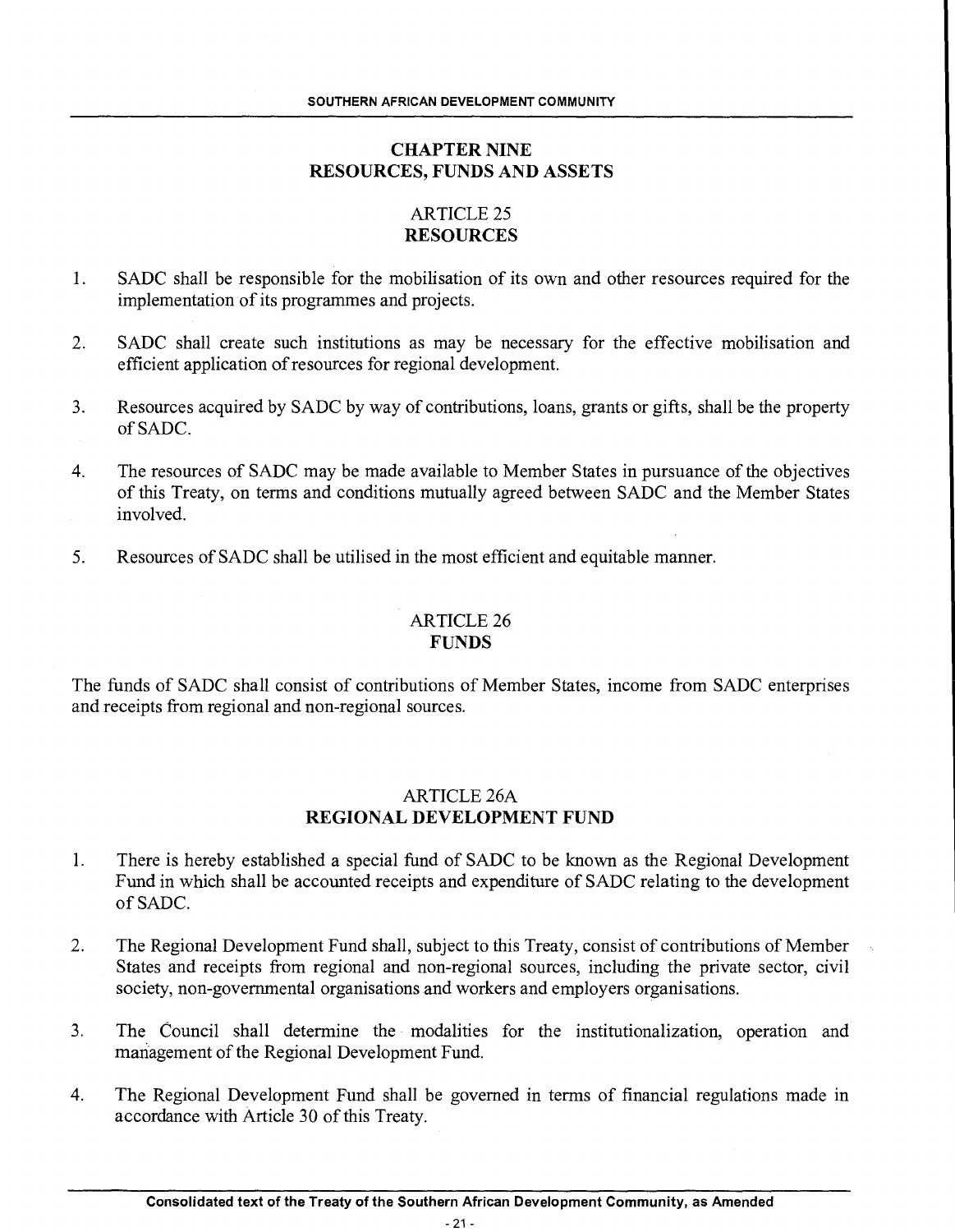# ARTICLE 27 **ASSETS**

- 1. Property, both movable and immovable, acquired by or on behalf of SADC shall constitute the assets of SADC, irrespective of their location.
- 2. Property acquired by Member States, under the auspices of SADC, shall belong to the Member States concerned, subject to provisions of paragraph 3 of this Article, and Articles 25 and 34 of this Treaty.
- 3. Assets acquired by Member States under the auspices of SADC shall be accessible to all Member States on an equitable basis.

#### **CHAPTER TEN FINANCIAL PROVISIONS**

# ARTICLE 28 **THE BUDGET**

- 1. The budget of SADC shall be funded by financial contributions made by Member States, and such other sources as may be determined by the Council.
- 2. Member States shall contribute to the budget of SADC based upon a formula agreed upon by the Summit.
- 3. The Executive Secretary shall cause to be prepared, estimates of revenue and expenditure for the Secretariat, and submit them to the Council, not less than three months before the beginning of the financial year.
- 4. The Council shall approve the estimates of revenue and expenditure before the beginning of the financial year.
- 5. The financial year of SADC shall be determined by the Council.

#### ARTICLE 29 **EXTERNAL AUDIT**

- 1. The Council shall appoint external auditors and shall fix their fees and remuneration at the beginning of each financial year.
- 2. The Executive Secretary shall cause to be prepared and audited annual statements of accounts for the Secretariat and submit them to the Council for approval.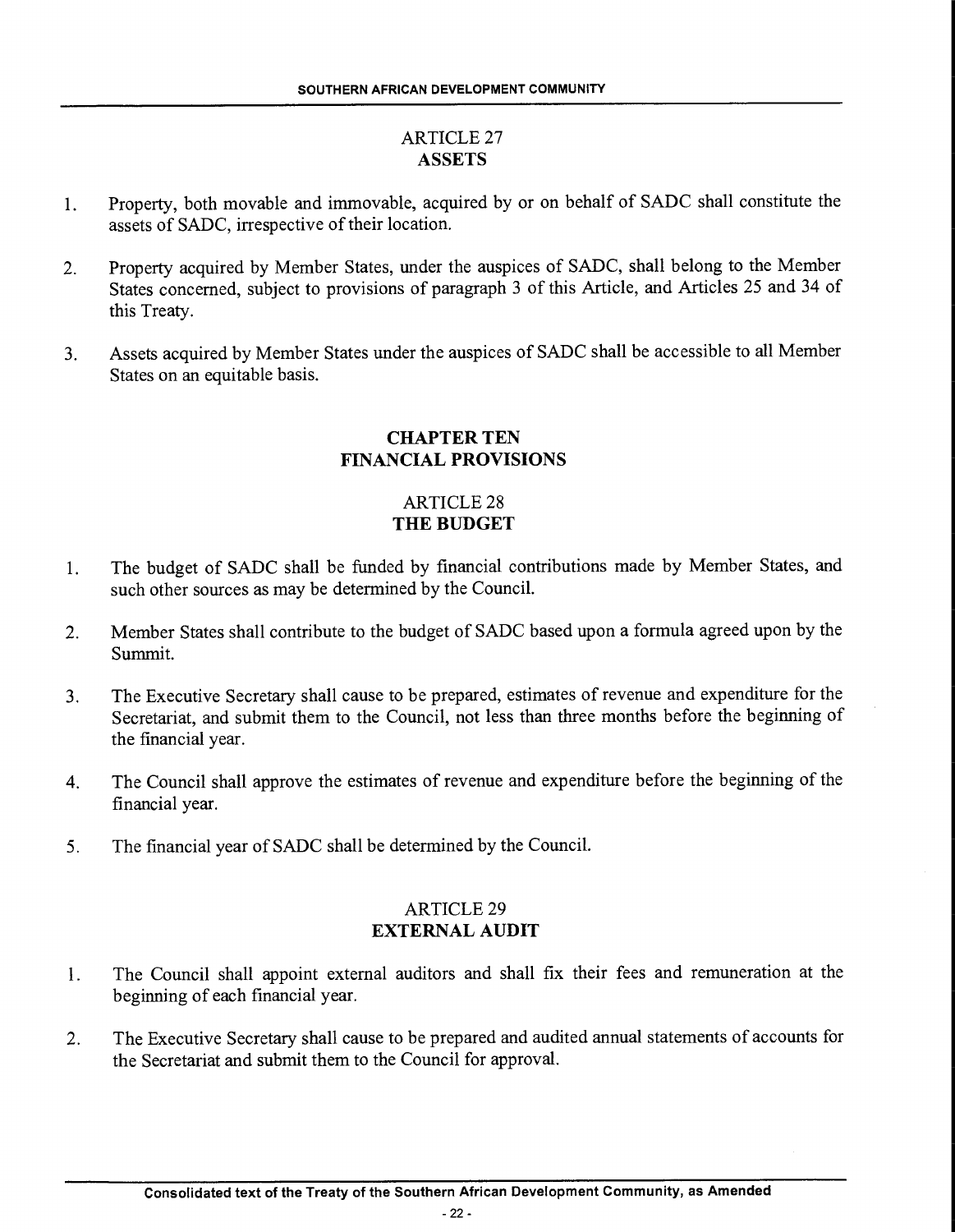#### ARTICLE 30 **FINANCIAL REGULATIONS**

The Executive Secretary shall prepare and submit to the Council for approval financial regulations, standing orders and rules for the management of the affairs of SADC.

#### **CHAPTER ELEVEN IMMUNITIES AND PRIVILEGES**

#### ARTICLE 31 **IMMUNITIES AND PRIVILEGES**

- 1. SADC, its institutions and staff shall, in the territory of each Member State, have such immunities and privileges as are necessary for the proper performance of their functions under this Treaty, and which shall be similar to those accorded to comparable international organisations.
- 2. The immunities and privileges conferred by this Article shall be prescribed in a Protocol.

#### **CHAPTER TWELVE SETTLEMENT OF DISPUTES**

#### ARTICLE 32

Any dispute arising from the interpretation or application of this Treaty, the interpretation, application or validity of Protocols or other subsidiary instruments made under this Treaty, which cannot be settled amicably, shall be referred to the Tribunal.

# **CHAPTER THIRTEEN SANCTIONS, WITHDRAWAL AND DISSOLUTION**

#### ARTICLE 33 **SANCTIONS**

- 1. Sanctions may be imposed against any Member State that:
	- (a) persistently fails, without good reason, to fulfil obligations assumed under this Treaty;
	- (b) implements policies which undermine the principles and objectives of SADC; or
	- (c) is in arrears in the payment of contributions to SADC, for reasons other than those caused by natural calamity or exceptional circumstances that gravely affect its economy, and has not secured the dispensation of the Summit.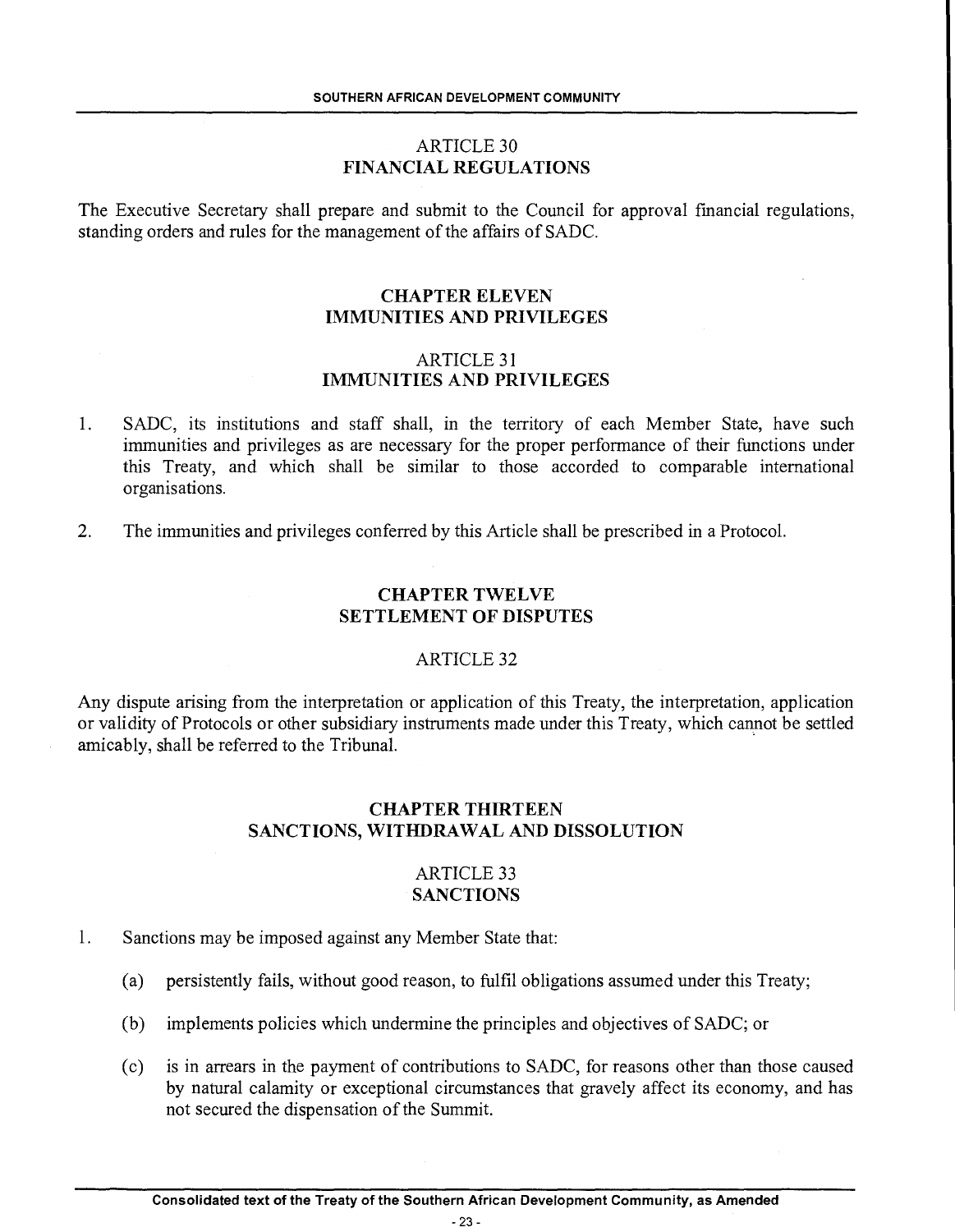- 2. The Summit shall determine on a case-by-case basis sanctions to be imposed under subparagraphs a) and b) of paragraph 1 of this Article.
- 3. Subject to subparagraph c) of paragraph 1 of this Article, sanctions against a Member State which is in arrears shall be imposed as follow:
	- (a) when in arrears for one year, suspension of the Member State's right to speak and receive documentation at meetings of SADC;
	- (b) when in arrears for two years, suspension:
		- (i) of the Member State's right to speak and receive documentation at meetings of SADC; and
		- (ii) by SADC of recruitment, and renewal of contracts of employment, of personnel from the Member State;
	- (c) when in arrears for three years, suspension:
		- (i) of the Member State's right to speak and receive documentation at meetings of SADC;
		- (ii) by SADC of recruitment, and renewal of contracts of employment, of personnel from the Member State; and
		- (iii) of provision by SADC of funds for new projects in the Member State; and
	- (d) when in arrears for four or more years, suspension:
		- (i) of the Member State's right to speak and receive documentation at meetings of SADC;
		- (ii) by SADC of recruitment, and renewal of contracts of employment, of personnel from the Member State; and
		- (iii) of provision by SADC of funds for new projects in the Member State; and
		- (iv) of cooperation, between SADC and the Member State, in the areas of cooperation spelt out in Article 21 of this Treaty.
- 4. The sanctions referred to in paragraph 3 of this Article shall be applied by the Secretariat without reference to the Summit or Council except that the application of the sanctions shall be subject to the Secretariat notifying:
	- (a) prior to any meeting of SADC, Member States in default; and
	- (b) Member States at the beginning of any meeting of SADC.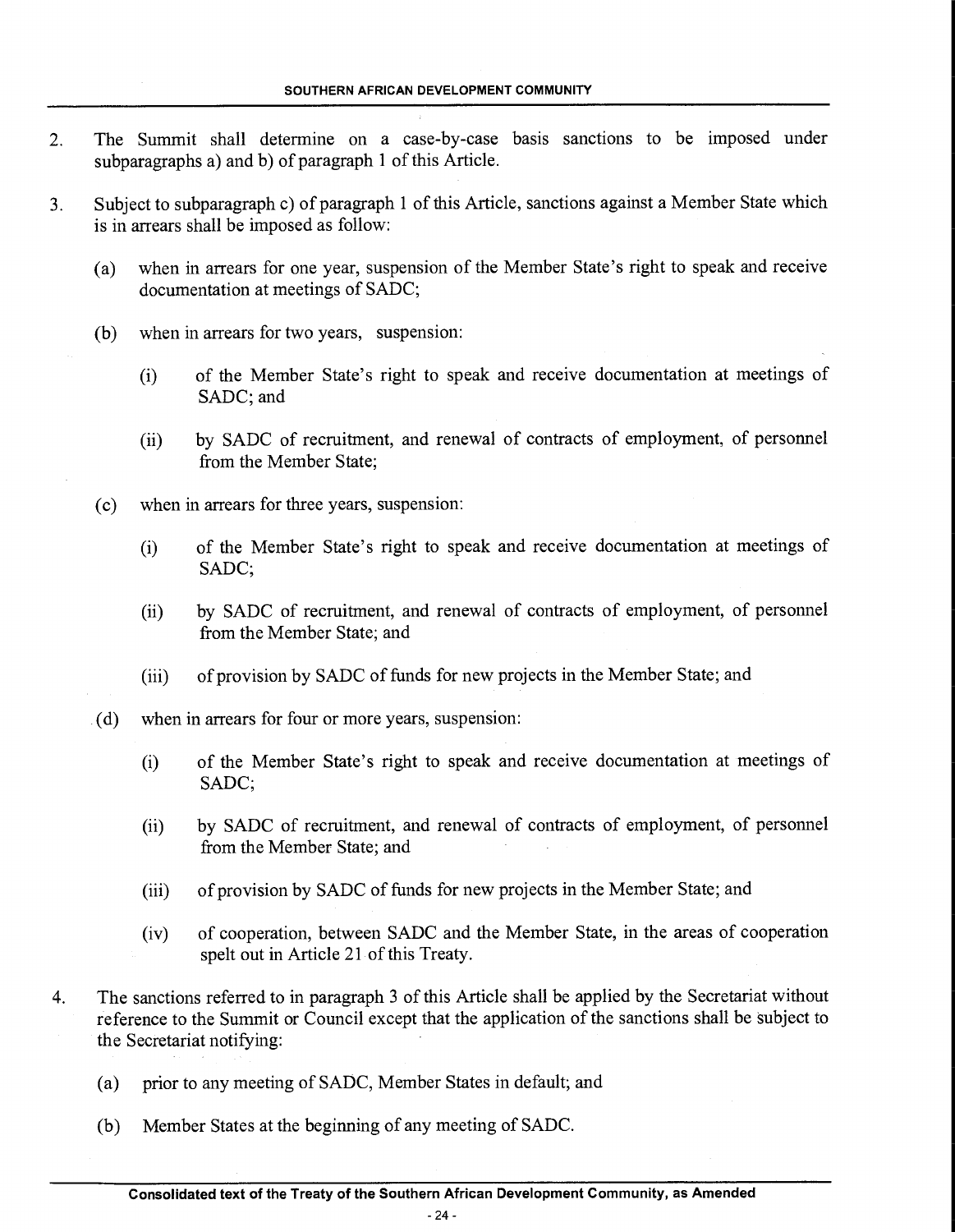# ARTICLE 34 **WITHDRAWAL**

- 1. A Member State wishing to withdraw from SADC shall serve notice of its intention in writing, a year in advance, to the Chairperson of SADC, who shall inform other Member States accordingly.
- 2. At the expiration of the period of notice, the Member State shall, unless the notice is withdrawn, cease to be a member of SADC.
- 3. During the one year period of notice referred to in paragraph 1 of this Article, the Member State wishing to withdraw from SADC shall comply with the provisions of this Treaty, and shall continue to be bound by its obligations under this Treaty up to the date of its withdrawal.
- 4. A Member State which has withdrawn shall not be entitled to claim any property or rights until the dissolution of SADC.
- 5. Assets of SADC situated in the territory of a Member State which has withdrawn, shall continue to be the property of SADC and be available for its use.

#### ARTICLE 35 **DISSOLUTION**

- 1. The Summit may decide by a resolution supported by three-quarters of all members to dissolve SADC or any of its institutions, and determine the terms and conditions of dealing with its liabilities and disposal of its assets.
- 2. A proposal for the dissolution of SADC may be made to the Council by any Member State, for preliminary consideration, provided, however, that such a proposal shall not be submitted for the decision of the- Summit until all Member Sates have been duly notified of it and a period of twelve months has elapsed after the submission to the Council.

# **CHAPTER FOURTEEN AMENDMENT OF THE TREATY**

#### ARTICLE 36 **AMENDMENT OF THE TREATY**

- 1. An amendment of this Treaty shall be adopted by a decision of three-quarters of all the Members of the Summit.  $\sqrt{ }$
- 2. A proposal for the amendment of this Treaty may be made to the Executive Secretary by any Member State for preliminary consideration by the Council, provided, however, that the proposed amendment shall not be submitted to the Council for preliminary consideration until all Member States have been duly notified of it, and a period of three months has elapsed after such notification.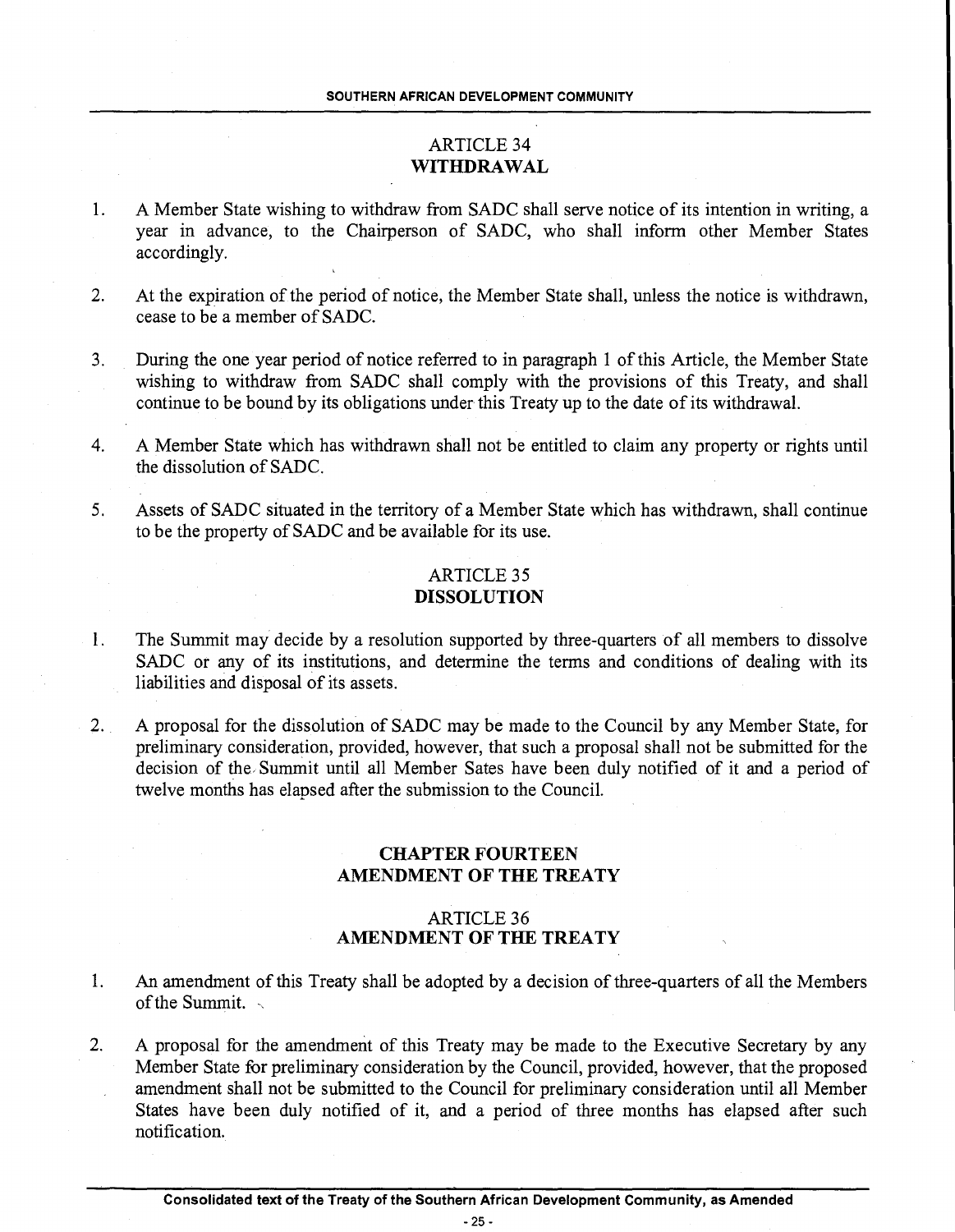# **CHAPTER FIFTEEN LANGUAGE**

#### ARTICLE 37 **LANGUAGE**

The working languages of SADC shall be English, French and Portuguese and such other languages as the Council may determine.

#### **CHAPTER SIXTEEN SAVINGS PROVISIONS AND TRANSITIONAL PROVISIONS**

#### ARTICLE 38 **SAVINGS PROVISIONS**

A Sectoral Committee, Sector Coordinating Unit or any other institution, obligation or arrangement of the Southern African Development Coordination Conference which exists immediately before the coming into force of this Treaty, shall to the extent that it is not inconsistent with the provisions of this Treaty, continue to subsist, operate or bind Member States or SADC as if it were established or undertaken under this Treaty, until the Council or Summit determines otherwise.

#### **CHAPTER SEVENTEEN SIGNATURE, RATIFICATION, ENTRY INTO FORCE, ACCESSION AND DEPOSITARY**

#### ARTICLE 39 **SIGNATURE**

This Treaty shall be signed by the High Contracting Parties.

#### ARTICLE 40 **RATIFICATION**

This Treaty shall be ratified by the Signatory States in accordance with their constitutional procedures.

#### ARTICLE 41 **ENTRY INTO FORCE**

This Treaty shall enter into force thirty (30) days after the deposit of the instruments of ratification by two-thirds of the States listed in the Preamble.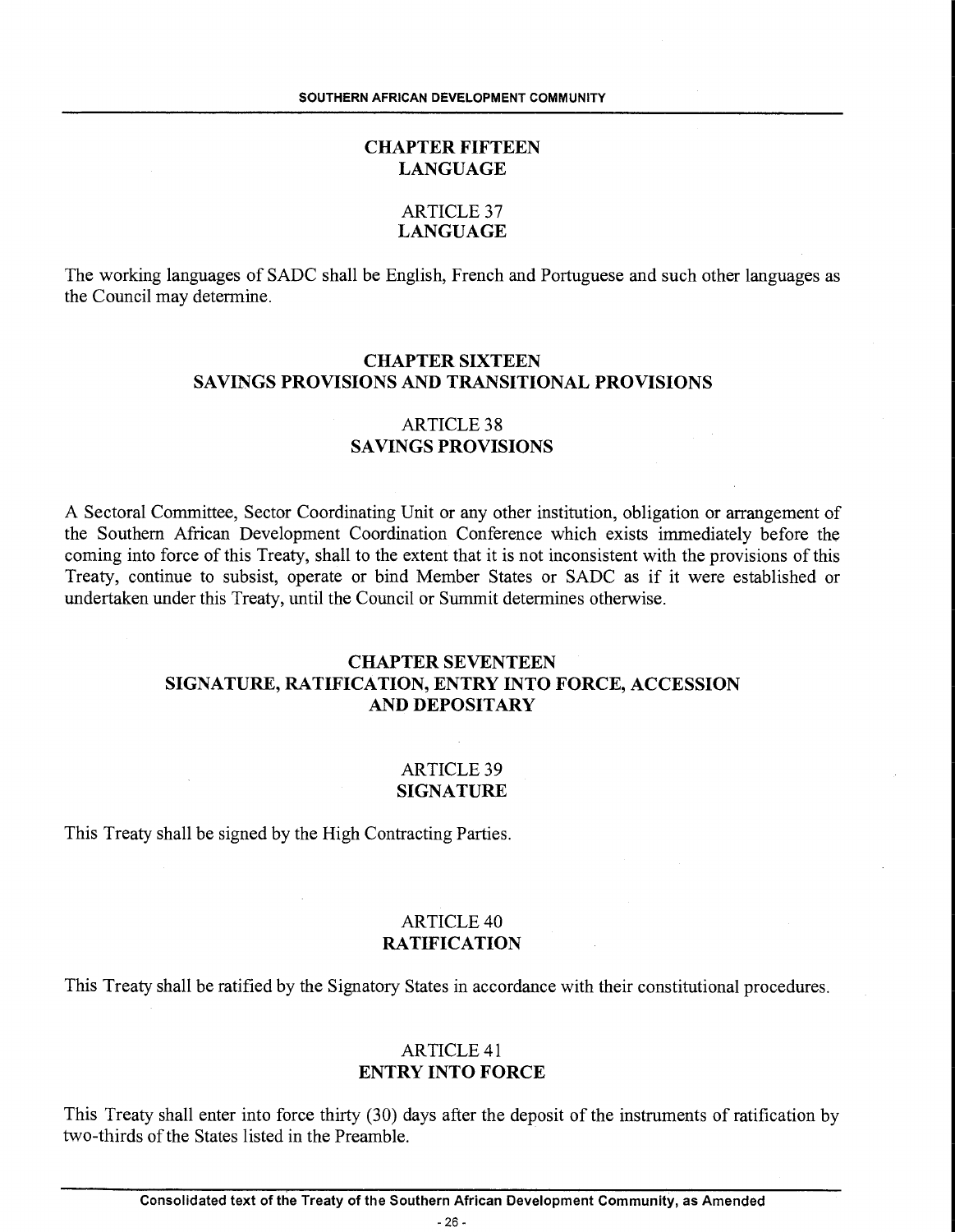#### ARTICLE 42 **ACCESSION**

This Treaty shall remain open for accession by any State subject to Article 8 of this Treaty.

#### ARTICLE 43 **DEPOSITARY**

- 1. The original texts of this Treaty and all instruments of ratification and accession shall be deposited with the Executive Secretary of SADC, who shall transmit certified copies to all Member States.
- 2. The Executive Secretary shall register this Treaty with the Secretariat of the United Nations Organisation and the Commission of the African Union.

# **CHAPTER EIGHTEEN TERMINATION OF THE MEMORANDUM OF UNDERSTANDING**

#### ARTICLE 44

#### **TERMINATION OF THE MEMORANDUM OF UNDERSTANDING**

This Treaty replaces the Memorandum of Understanding on the Institutions of the Southern African Development Coordination Conference dated 20<sup>th</sup> July, 1981.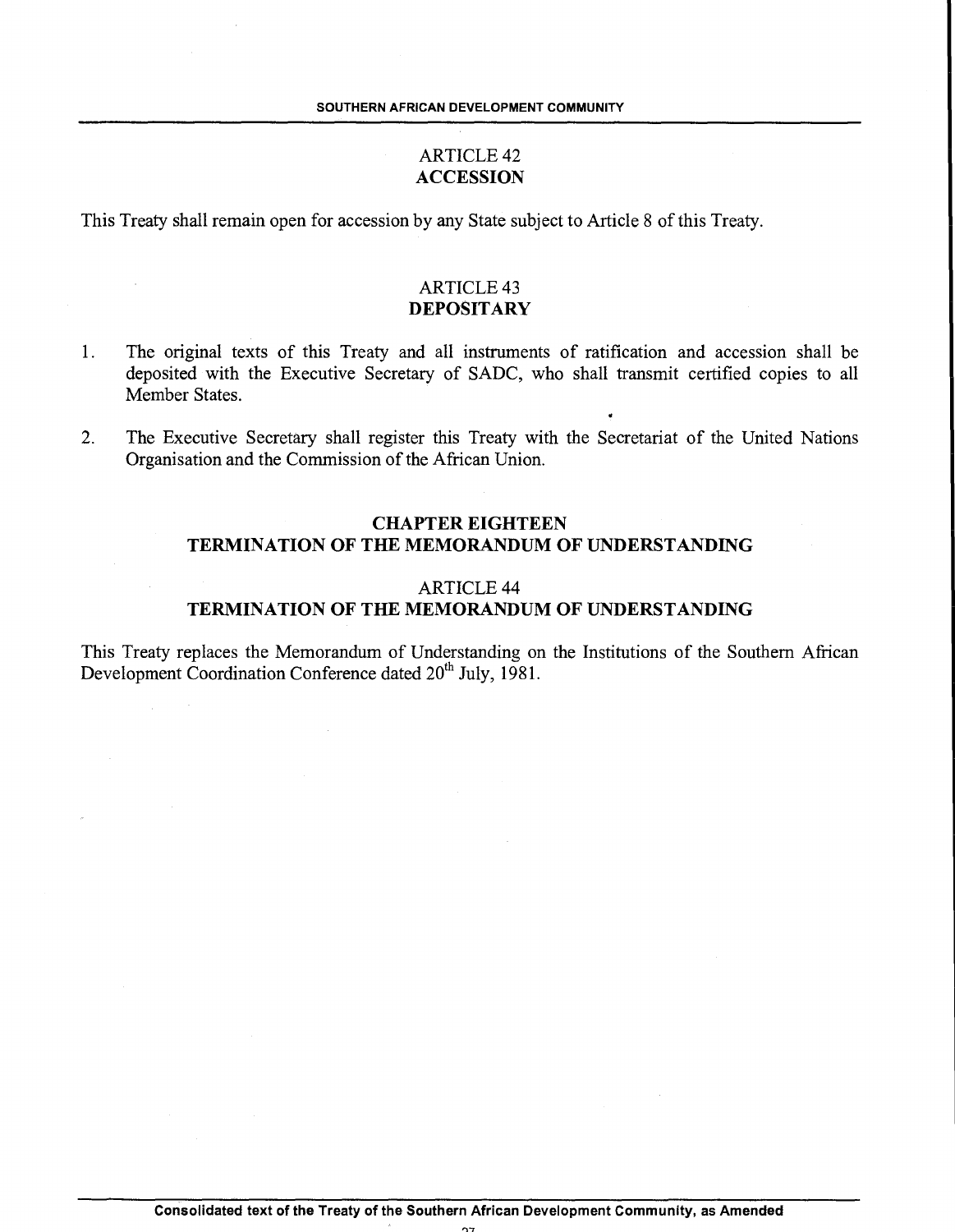**IN WITNESS WHEREOF, WE,** the Heads of State or Government have signed this Treaty.

DONE AT Windhoek, on the  $17<sup>th</sup>$  day of August, 1992 in two (2) original texts in the English, and Portuguese languages, both texts being equally authentic, as amended at Blantyre, on day of August, 2001, in Lusaka on 17 August, 2007, in Johannesburg on 17 August, 2008, and in Kinshasa on 8 September, 2009, in three (3) original texts in English, French and Portuguese languages, all texts being equally authentic.

**THE!** REPUBLIC OF ANGOLA **KINGDOM OF LESOTHO MOZAMBIOUE DEDI KINGDOM OF** SWAZILAND **REPUBLIC OF** FAMBIA.

RFI **REPUBLIC** REPUBLIC OF NAMIBIA unitéd republ TANZANIA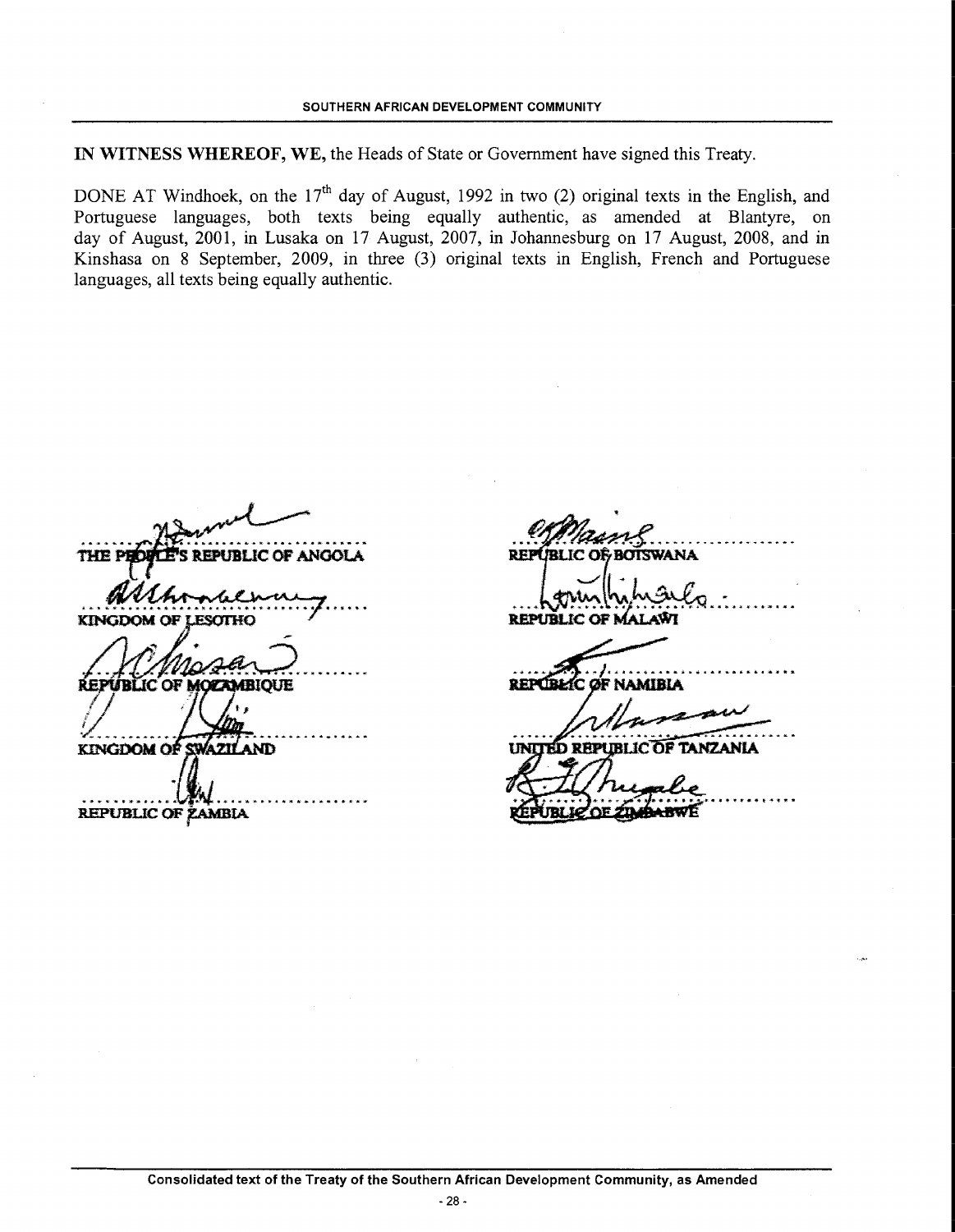# **Information Note on Membership**

- 1. The Republic of South Africa acceded to the Treaty on 29 August, 1994.
- 2. The Republic of Mauritius acceded to the Treaty on 28 August, 1995.
- 3. The Democratic Republic of the Congo acceded to the Treaty on 28 February, 2004.
- 4. The Republic of Madagascar acceded to the Treaty on 21 February, 2006.
- 5. The Republic of the Seychelles acceded to the Treaty on 24 June, 1998.